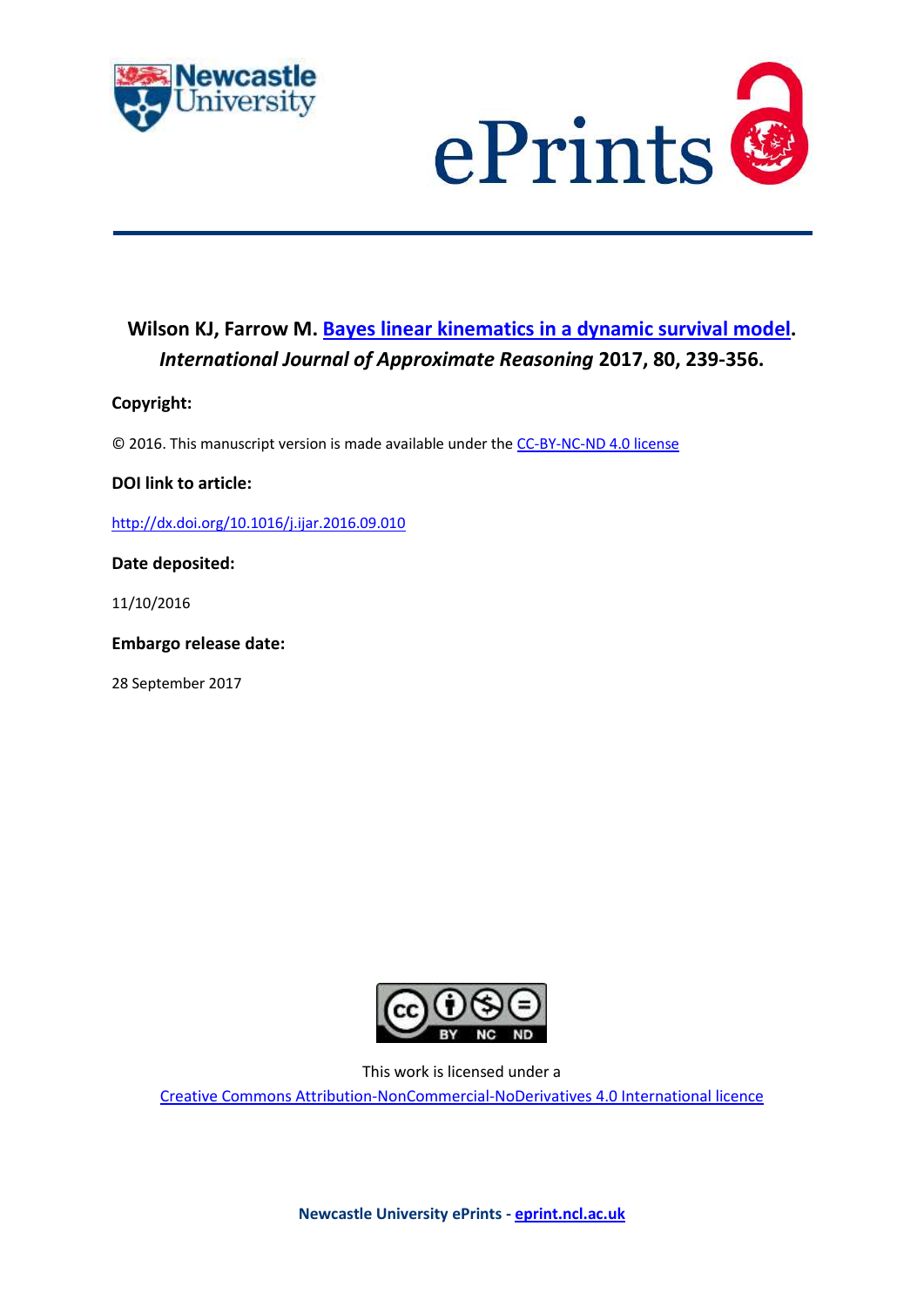# Bayes linear kinematics in a dynamic survival model

K.J. Wilson<sup>a,\*</sup>, M. Farrow<sup>a</sup>

<sup>a</sup>School of Mathematics and Statistics, Newcastle University, Newcastle upon Tyne, UK

# Abstract

Bayes linear kinematics and Bayes linear Bayes graphical models provide an extension of Bayes linear methods so that full conditional updates may be combined with Bayes linear belief adjustment. In this paper we investigate the application of this approach to survival analysis with time-dependent covariate effects, a more complicated problem than previous applications. We use a piecewise-constant hazard function with a prior in which covariate effects are correlated over time. The need for computationally intensive methods is avoided and the relatively simple structure facilitates interpretation. Our approach eliminates the problem of non-commutativity which was observed in earlier work by Gamerman. We apply the technique to data on survival times for leukemia patients.

Keywords: Bayes linear kinematics, Bayes linear Bayes graphical model, dynamic model, piecewise constant hazard, survival analysis, time-dependent covariate effects

#### 1. Introduction

A Bayes linear analysis (Goldstein and Wooff, 2007) differs from a full Bayesian analysis in that only first and second order moments are specified in the prior. Posterior (termed adjusted) moments are then calculated when data are observed. The introduction of Bayes linear kinematics and Bayes linear Bayes models (Goldstein and Shaw, 2004) extends Bayes linear methods to allow the incorporation of observations of types which are not readily accommodated in a straightforward Bayes linear analysis. For example, beliefs about certain unknown quantities might be updated by full conditional Bayesian inference when observations are made on conditionally Poisson or binomial variables and then information can be propagated between these unknowns, or to other unknowns, via a Bayes linear belief structure. This approach avoids the need for computationally intensive methods such as Markov chain Monte Carlo which are often required in standard Bayesian analyses. Computational time in evaluating posterior distributions can be an important issue in areas such as design of experiments (M¨uller, 2004), clinical decision rules or evaluation of diagnostic tests. Such analyses may require the repeated evaluation

Preprint submitted to Elsevier September 8, 2016

<sup>∗</sup>Corresponding author

Email addresses: kevin.wilson@newcastle.ac.uk (K.J. Wilson), malcolm.farrow@newcastle.ac.uk (M. Farrow)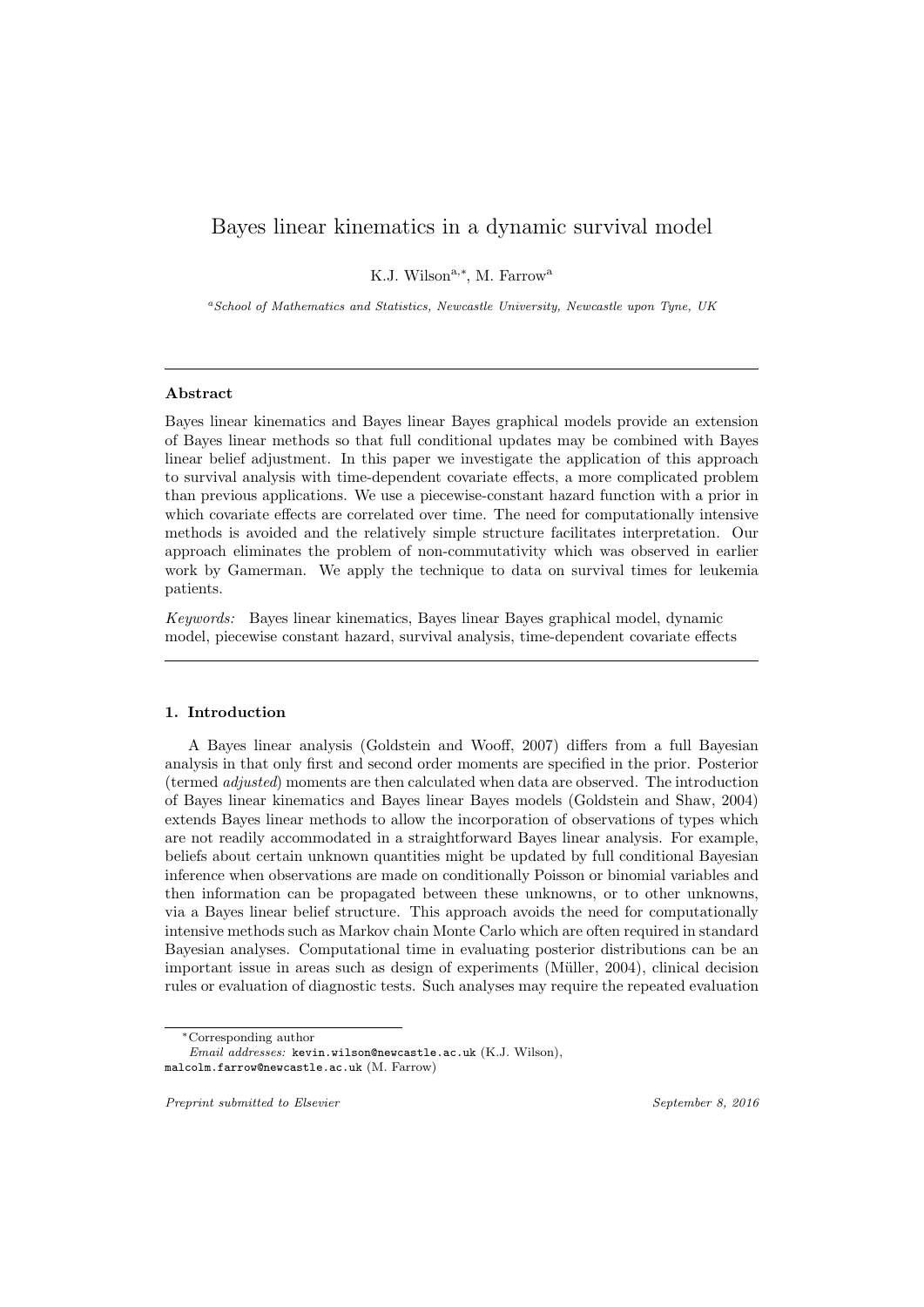of posterior distributions given large numbers of simulated data sets. In such cases, the Bayes linear kinematic method may provide an effective emulator (Jones et al., 2016).

Wilson and Farrow (2010) introduced the use of a link function to map the range of an unknown, such as the mean of a Poisson distribution, onto the whole real line and improve the linearity of the relationships represented by the Bayes linear structure. In this paper we show how Bayes linear kinematics may be applied to a more complicated problem, specifically in the analysis of survival data, and that this brings appealing advantages over standard techniques. Our analysis uses death and censoring times, in contrast to the relatively simple actuarial methods developed in Wilson and Farrow (2010). We use a piecewise constant hazards model with temporally-dependent hazard priors. We combine fully Bayesian conjugate updating for individuals in intervals and Bayes linear kinematic updating to propagate changes in belief to other individuals and intervals. Our model is related to that of Gamerman (1991) but, using the Bayes linear kinematic approach, we overcome the problem of non-commutativity of updates observed by Gamerman.

We consider Bayesian analysis from a subjectivist perspective (Goldstein, 2006; Lindley, 2006). Therefore we give attention to the appropriate specification of prior beliefs.

The remainder of the paper is structured as follows. Section 2 gives an overview of proportional hazards models and the piecewise constant hazards model and reviews the model of Gamerman (1991). In Section 3 we give a brief introduction to the results of Goldstein and Shaw (2004). In Section 4 we describe our Bayes linear kinematic solution to the survival problem in four stages; the guide relationship, system evolution, use of Bayes linear kinematics and calculation of the expectations and variances. The usefulness of the approach is illustrated with an example involving survival times of leukemia patients in the North-West of England in Section 5. Some conclusions and areas for further work are presented in Section 7.

# 2. Survival analysis

#### 2.1. Introduction

In this paper we investigate the application of Bayes linear kinematics and Bayes linear Bayes models in survival analysis, specifically a proportional hazards model with piecewise constant hazards. Survival analysis is concerned with modelling the time elapsed, known as the survival time, until some event occurs. For convenience we shall refer to the event as "death".

The survival time t of an individual is a realisation of a random variable T. Associated with T is a survival function  $S(t) = Pr(T \ge t)$ , a probability density function  $f(t)$  and a hazard function  $h(t) = f(t)/S(t)$ . Censoring of observations is a common feature of survival data. In right censoring all that is known is that  $t > c$  for some value c, in left censoring this condition is  $t < c$  and in interval censoring  $c_1 < t < c_2$ , for some values  $c_1, c_2$ . In this paper we consider only right censoring, which is the most common type, and assume that the censoring is non-informative. That is, the survival time  $T$ is independent of the mechanism which causes an observation to be censored. Further information on Bayesian survival analysis can be found in Klein and Moeschberger (1997) and Ibrahim et al. (2001).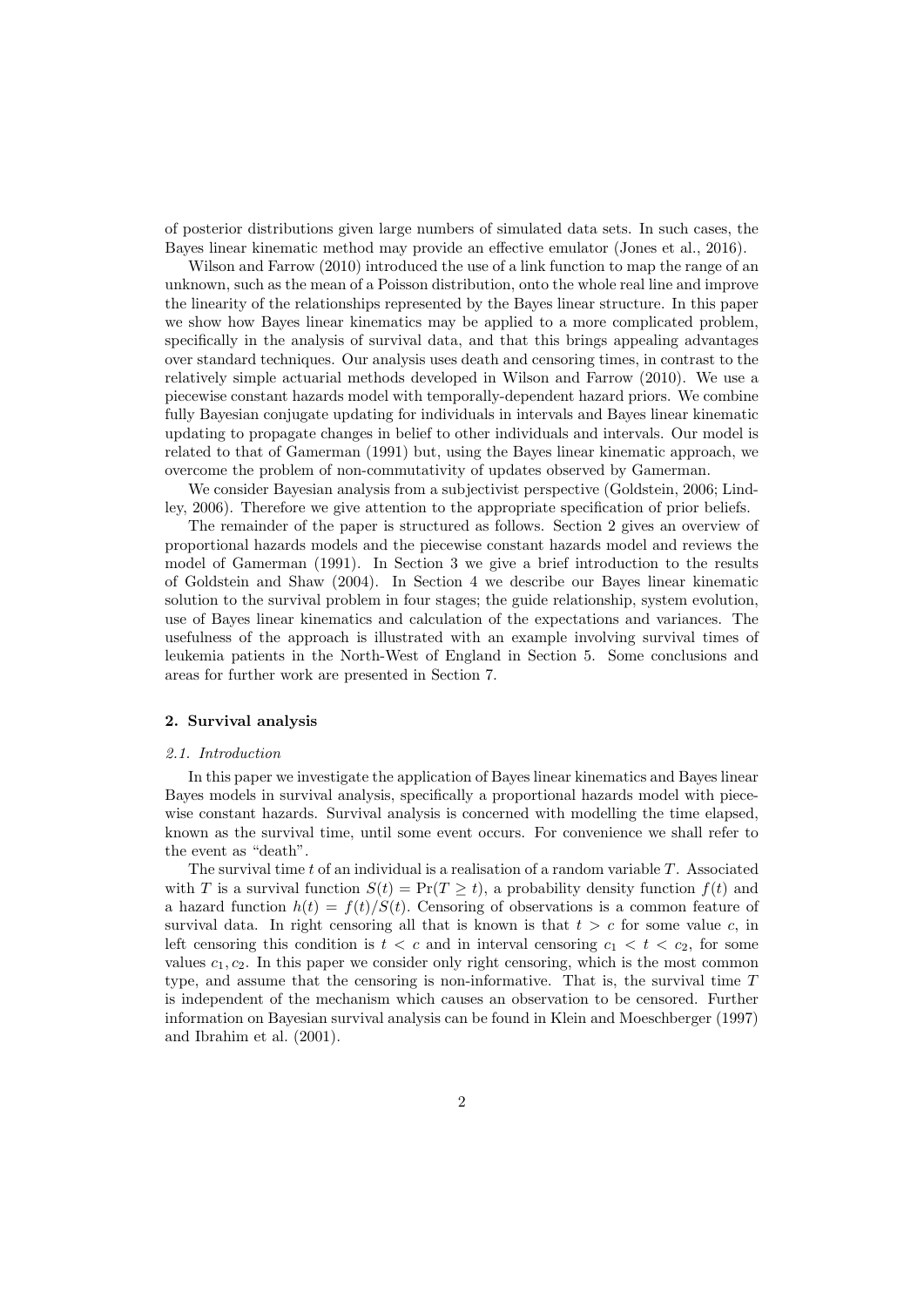#### 2.2. Proportional hazards models

Suppose we have individuals  $i = 1, \ldots, p$  and individual i has covariate values  $x_i =$  $(x_{i,0}, x_{i,1}, \ldots, x_{i,q})'$  where, typically,  $x_{i,0} \equiv 1$ . Associated with individual i is a hazard function  $h_i(t)$ . A popular and appealing way to relate the covariate values to the survival distribution for an individual is to make the proportional hazards assumption (Cox, 1972). Then we can write  $h_i(t) = \phi_i h_0(t)$ , where  $\phi_i$  is a constant with respect to time and  $h_0(t)$  is a baseline hazard function. We can relate an individual's hazard function to  $x_i$ , the individual's covariate vector, by setting

$$
\phi_i = \exp\left(\sum_{k=1}^q x_{i,k} \beta_k\right),\tag{1}
$$

for some parameters  $\beta_1, \ldots, \beta_q$ , which, in a simple proportional hazards model, remain constant over time.

# 2.3. Piecewise constant hazards model

We might be unwilling to assume a particular form for the baseline hazard function  $h_0(t)$ . A simple and much investigated way to relax this assumption is to use a piecewise constant hazards model (eg. Ibrahim et al., 2001). Time is partitioned into disjoint intervals. In each interval a constant hazard is specified but the hazards are allowed to vary from interval to interval.

Furthermore we may wish to allow the effects of the covariates, represented by the coefficients  $\beta_1, \ldots, \beta_q$ , to vary from one time interval to another. This has led to the development of dynamic survival models in which the coefficients can vary over time (Martinussen and Scheike, 2006). We shall consider a dynamic model  $h_i(t) = \exp\{x_i^{\prime}\beta(t)\},$ where  $x'_{i} = (1, x_{i,1}, \ldots, x_{i,q})$  and  $\beta'(t) = (\beta_0(t), \beta_1(t), \ldots, \beta_q(t))$  with  $\beta_0(t) = \log\{h_0(t)\},$ so that we can model changes in the effects of the covariates over time. The static model in (1) is then a special case of this more general model.

We choose fixed time points  $\tau_0, \tau_1, \ldots, \tau_r$  such that  $\tau_0 = 0$  and  $\tau_r \to \infty$ . This partitions time into intervals. We say that the j<sup>th</sup> interval is  $R_j = [\tau_{j-1}, \tau_j)$ . Then, for  $\tau_{j-1} \leq t < \tau_j$ , the baseline hazard is  $h_0(t) = \lambda_{0,j}$  and the hazard function for individual i is  $h_i(t) = \lambda_{i,j} = \phi_{i,j}\lambda_{0,j} = \exp(\eta_{i,j}),$  where  $\eta_{i,j} = x_i'\beta_j$  is the linear predictor and  $\beta_j = (\beta_{j,0}, \ldots, \beta_{j,q})'$ . That is, the hazard for each individual remains constant through each of the time intervals. The integrated hazard  $H_i(t) = \int_0^t h_i(u)du$  is then

$$
H_i(t) = \sum_{k:\tau_k < t} \lambda_{i,k} (\tau_k - \tau_{k-1}) + \lambda_{i,j} (t - \tau_{j-1}),
$$

for  $k = 1, \ldots, j - 1$ .

If we condition on  $T \geq \tau_j$  then we obtain the conditional survival function and conditional probability density function for individual i at time t. These are, for  $\tau_{j-1} \leq$  $t < \tau_j$ ,

$$
f_i(t | T \ge \tau_{j-1}) = \lambda_{i,j} \exp\{-\lambda_{i,j}(t - \tau_{j-1})\},\tag{2}
$$

and

$$
S_i(t | T \ge \tau_{j-1}) = \exp\{-\lambda_{i,j}(t - \tau_{j-1})\}.
$$
 (3)

Thus the conditional density takes the form of a shifted exponential distribution.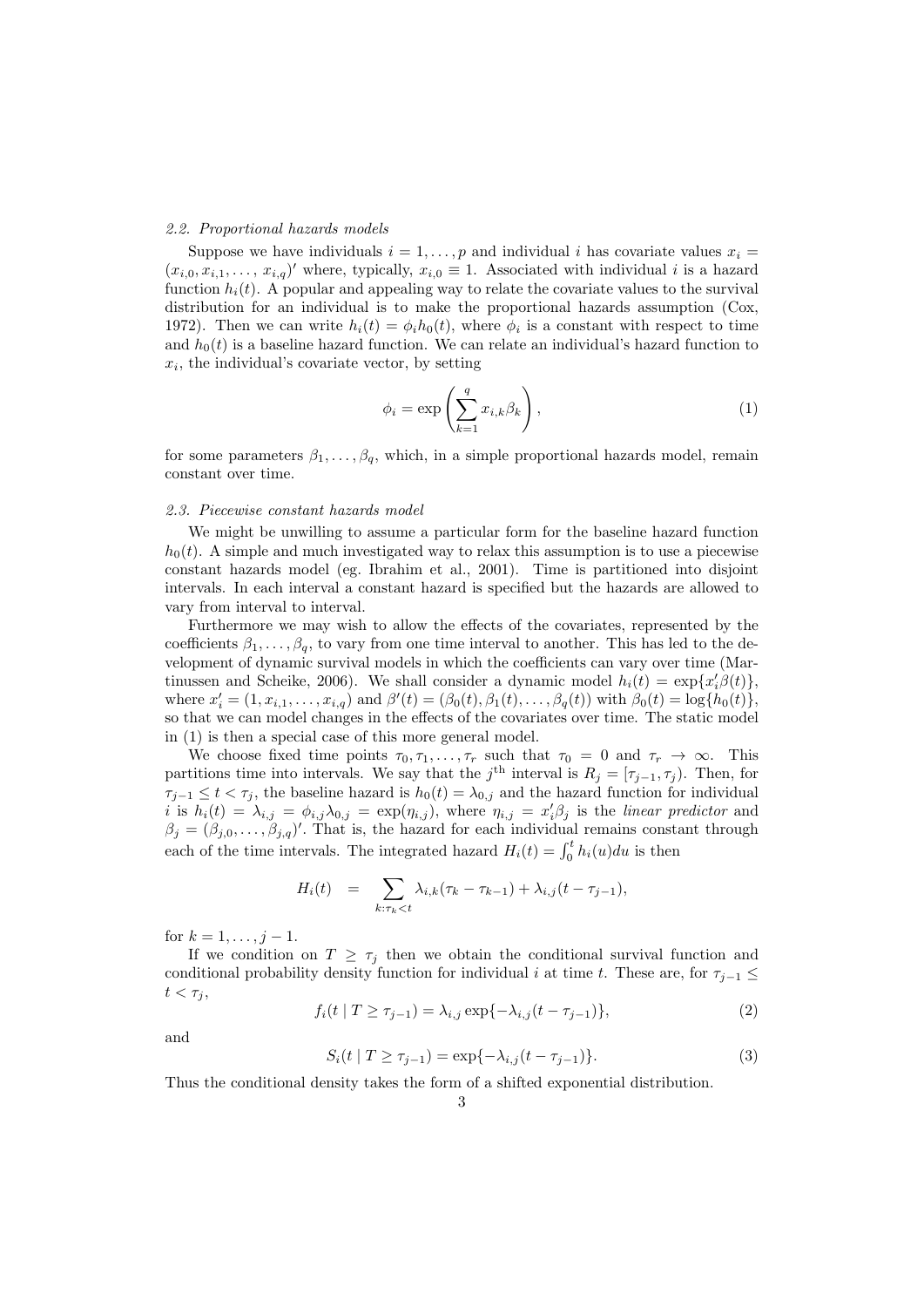In our prior distribution, the coefficients could be independent between time intervals (Kalbfleisch, 1978; Ibrahim et al., 2001). However, it would seem sensible that hazards in intervals which are close together are likely to be similar and so it would be beneficial to use a prior distribution in which hazard parameters in neighbouring intervals are correlated. Such a temporally-dependent prior has the effect, if sufficiently large correlations between intervals are used, of both smoothing the resulting posterior mean of the hazard function and providing extra information for later time periods in which there will be fewer individuals left in the study. Examples include Sinha et al. (1999) and Sargent (1997). In the latter case the interval boundaries are the observed event times. See also Sinha and Dey (1997).

Bayesian methods using fully-specified priors, and requiring intense computation, include those proposed by McKeague and Tighiouart (2000) and Kim et al. (2007). McKeague and Tighiouart introduced a method, with temporally-dependent priors using Markov random fields, which gave a prior distribution to the interval boundaries based on a non-homogeneous Poisson process. Updating was fully Bayesian and used the Metropolis-Hastings-Green algorithm. Kim et al. (2007) considered a temporallydependent proportional hazards model in the context of cure fractions. Their method allowed a random number of intervals and random interval lengths. They used noninformative priors and utilised reversible jump Markov chain Monte Carlo (MCMC) methods for updating.

# 2.4. The Gamerman model

The temporally-dependent prior for the coefficients  $\{\beta_{j,k}\}\$  of the linear predictor of the hazard function in successive intervals may be built using a dynamic linear system evolution as in a dynamic linear model. West et al. (1985) introduced dynamic generalised linear models for non-Gaussian time series. Gamerman (1991) applied this idea to a piecewise constant hazards model as follows.

- 1. Each  $\lambda_{i,j}$  was given a gamma prior distribution which was conjugate to the conditional likelihood for that individual in that interval. Within each interval, beliefs about individual hazards could then be updated straightforwardly using full Bayesian conditioning.
- 2. An evolving system vector, as in a dynamic linear model, was used to specify the prior distribution for the coefficients  $\{\beta_{j,k}\}.$  The joint distribution of the system vector at times  $\tau_0, \ldots, \tau_r$  was not fully specified, just the first and second order moments. The vector  $\beta_j$  for interval j was given a mean vector  $m_j$  and a covariance matrix  $C_j$ . The covariances between intervals were specified using the system evolution. We call such a partial specification a second order belief specification.
- 3. A guide relationship between the parameters of the conjugate prior and the corresponding elements of the system vector was specified.

Within each interval, beliefs about  $\lambda_{i,j}$  were updated when data were observed for that interval. This change in belief was then transmitted to an associated quantity  $\eta_{i,j}$ using the guide relationship, denoted here by  $\approx$ , as follows,

$$
\log(\lambda_{i,j}) \approx \eta_{i,j} = x'_i \beta_j.
$$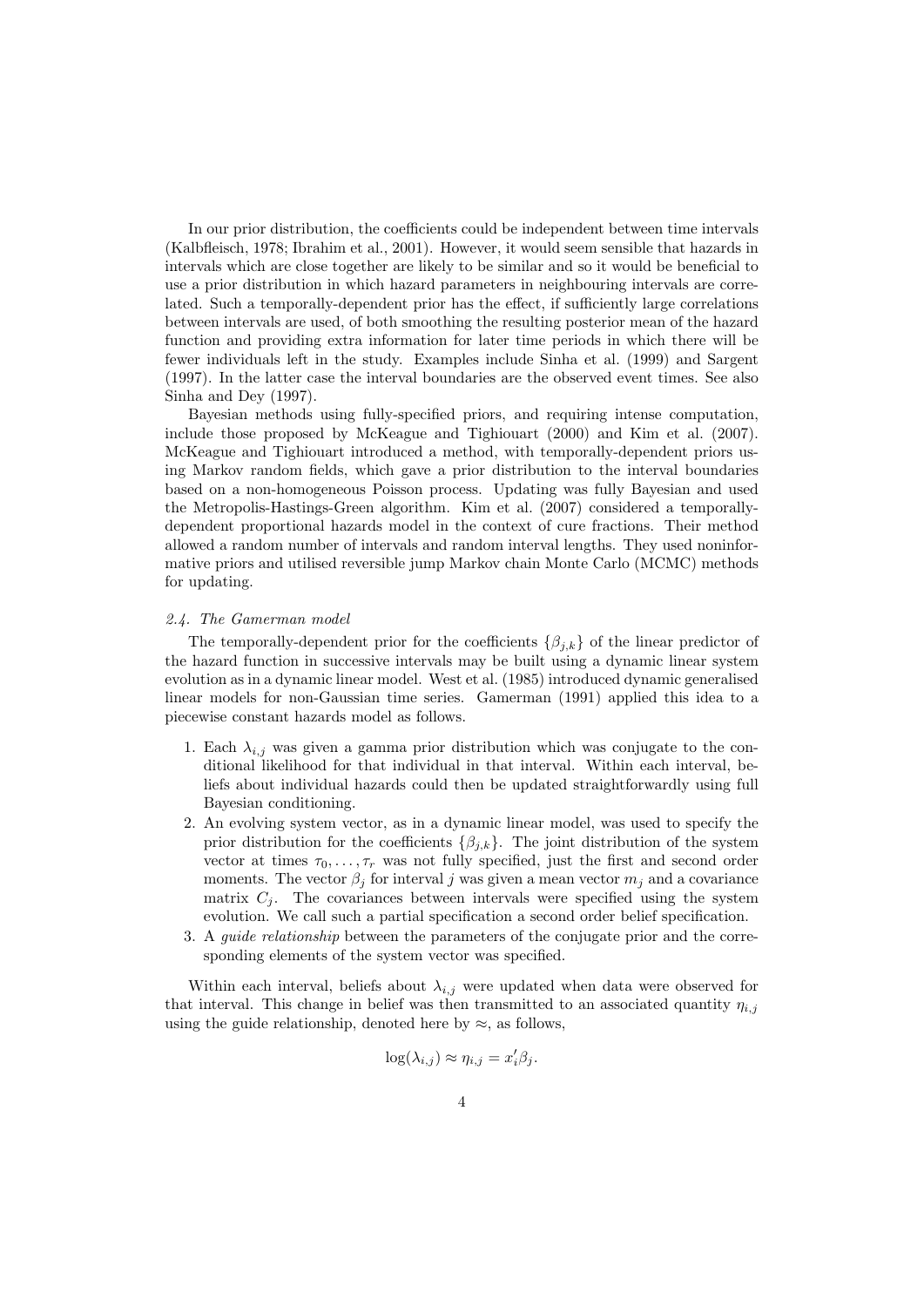As a result of the partial specification, the effects of changes in beliefs about  $\eta_{i,j}$  were then propagated to other individuals' hazards in the interval and to other intervals using Bayes linear updating rules. Thus inference combined both fully Bayesian and Bayes linear updating. The structure led naturally to the use of a forward-filtering and backwardsmoothing algorithm to compute posterior moments of the system vectors.

Gamerman found, however, that the calculated adjusted beliefs depended on the order in which data were included. 'The dependence on the order that the observations are processed is of concern...The results, however, do not differ by much'. Such noncommutativity is clearly a cause for concern. A fully Bayesian analysis with a fully specified prior distribution, for example a multivariate normal distribution in place of the linear Bayes structure, will, of course, give commutativity, but at the expense of greatly increased computation and the necessity of a full distributional specification for the prior. There is a wide range of problems where the idea of combining nonlinear, fully specified, Bayesian updates for separate parts of a model with a linear Bayes structure to connect the parts, in a Bayes linear Bayes graphical model, is attractive. Subject to certain conditions, Bayes linear kinematics (Goldstein and Shaw, 2004; Wilson and Farrow, 2010) provides a method for commutative inference in such structures.

### 3. Bayes linear kinematics

In a traditional Bayesian analysis a full joint prior distribution is specified for all observables and unknown quantities such as parameters. Prior beliefs are then updated, by conditioning on the observations and using Bayes theorem, and posterior distributions are calculated.

A Bayes linear analysis (Goldstein and Wooff, 2007) differs from a full Bayesian analysis in that only first and second order moments are specified in the prior. Posterior (termed adjusted) moments are then calculated. Consider two vector random quantities  $A = (a_1, \ldots, a_{n_A})'$  and  $B = (b_1, \ldots, b_{n_B})'$ . Suppose that a full second order prior specification has been made for the set  $A \cup B$ , in which the prior expectations are  $E_0(A) = E_{0,A}$  and  $E_0(B) = E_{0,B}$  and the prior variances and covariances are  $Var_0(A) = V_{0,A,A}$ ,  $Var_0(B) = V_{0,B,B}$  and  $Cov_0(A, B) = V_{0,A,B} = V'_{0,B,A}$ .

Suppose that we will observe A. Bayes linear methods offer a procedure by which beliefs about  $B$  are updated by a process of linear fitting on  $A$ . To do this, we minimise  $E_0 \{(B - CA^*)'(B - CA^*)\},$  with respect to the matrix C, where  $A^* = (1, a_1, \ldots, a_{n_A})'$ and  $E_0$  denotes prior expectation. This gives the Bayes linear updating equations for the adjusted expectation and variance of B given A:

$$
E(B \mid A) = E_{0,B} + V_{0,B,A} V_{0,A,A}^{-1}(A - E_{0,A}),
$$
  
\n
$$
Var(B \mid A) = V_{0,B,B} - V_{0,B,A} V_{0,A,A}^{-1} V_{0,A,B},
$$
\n(4)

when  $V_{0,A,A}$  is invertible. When this matrix is not invertible a suitable generalised inverse such as the Moore-Penrose inverse can be used.

Notice that an alternative representation of the same prior and adjusted beliefs is obtained by writing

$$
B = E_{0,B} + M_{B|A}(A - E_{0,A}) + U_{B|A}
$$
\n<sup>(5)</sup>

where  $M_{B|A} = V_{0,B,A} V_{0,A,A}^{-1}$  and the random vector  $U_{B|A}$  has zero expectation and its variance is  $V_{0,B,B} - V_{0,B,A} V_{0,A,A}^{-1} V_{0,A,B}$ .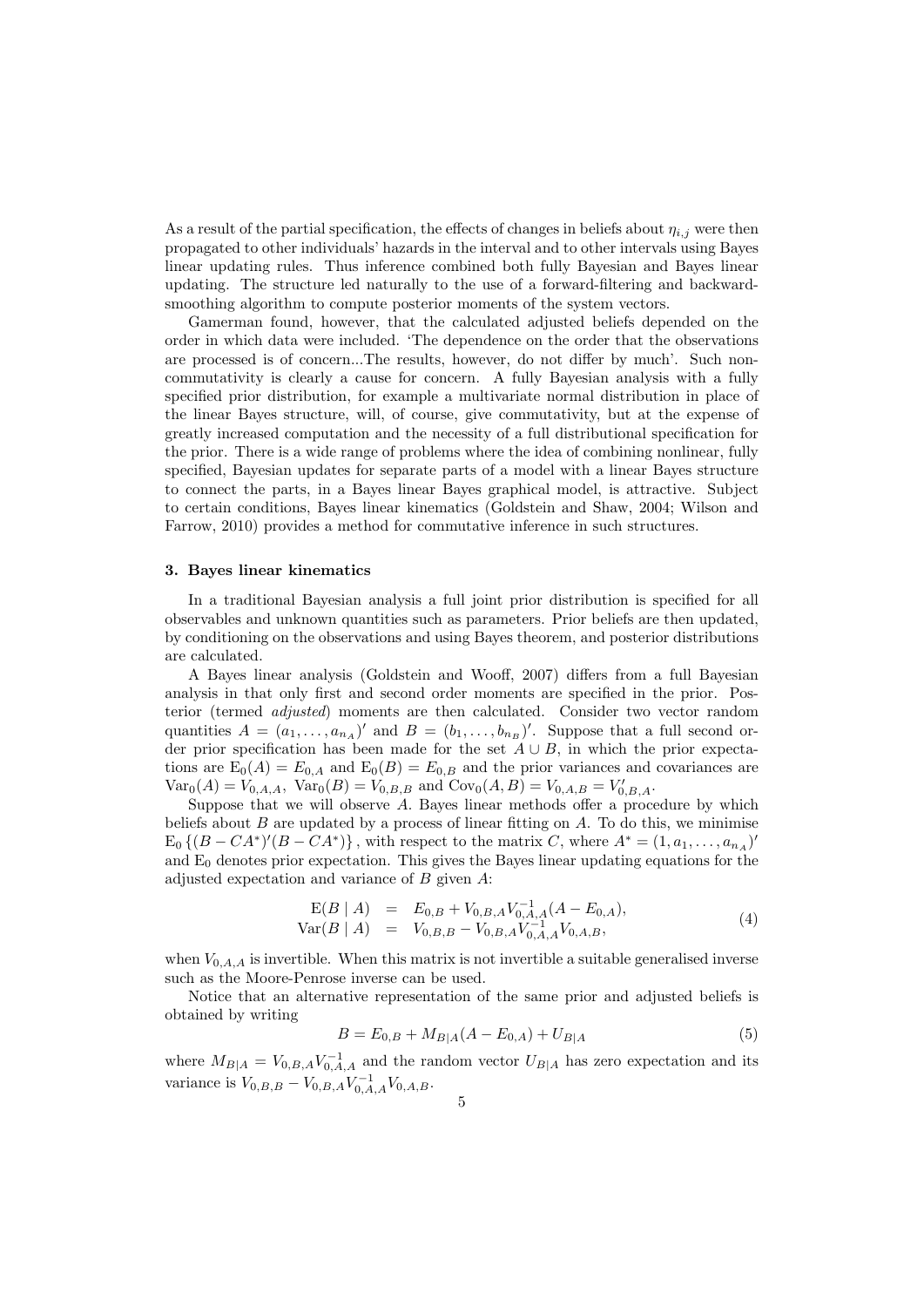Bayes linear kinematics (Goldstein and Shaw, 2004), named after the probability kinematics of Jeffrey (1965), deals with the case where, instead of observing the value of an unknown, such as A, in the Bayes linear structure, we receive information which causes us to change our beliefs about the unknown. Suppose that we receive information  $D_A$  which leads us to revise our moments for A to  $E_1(A | D_A) = E_{1,A}$  and  $Var_1(A | D_A)$  $D_A$ ) =  $V_{1,A,A}$ . The Bayes linear kinematic update of our beliefs about  $A \cup B$  is obtained by assuming that (5) continues to hold so that our adjusted beliefs for B become

$$
E_1(B \mid D_A) = E_{0,B} + V_{0,B,A} V_{0,A,A}^{-1}(E_{1,A} - E_{0,A}), \tag{6}
$$

$$
Var_1(B | D_A) = V_{0,B,A} V_{0,A,A}^{-1} V_{1,A,A} V_{0,A,A}^{-1} V_{0,A,B}
$$
  
+
$$
V_{0,B,B} - V_{0,B,A} V_{0,A,A}^{-1} V_{0,A,B}.
$$
 (7)

Consider the following simple example. We wish to perform a survival analysis for two groups of patients. Suppose that within each group the survival times of patients follow an exponential distribution with a common hazard rate and let this rate have a gamma prior distribution. Further suppose that the two hazard rates are correlated. That is, learning about the hazard rate in one group informs us about the hazard rate in the other group. Then, when we observe the survival times of a sample of patients from Group 1, this will allow us to update the hazard rate of that group using Bayes Theorem. Equations (6) and (7) then allow us to propagate this update through to the hazard rate in Group 2.

Now consider the case where we have J sets of random quantities  $\mathcal{X}_1, \ldots, \mathcal{X}_J$ , where, for  $j = 1, \ldots, J$ , the elements of  $\mathcal{X}_j$  are arranged as a vector  $X_j = (X_{j,1}, \ldots, X_{j,n_j})'$ . The sets  $\mathcal{X}_i$  need not be disjoint. Suppose that a full second order prior specification has been made for  $\mathcal{X} = \mathcal{X}_1 \cup \ldots \cup \mathcal{X}_J$  and that the elements of X are arranged in a vector X. We denote this prior specification  $S_0(X) = [E_0(X), Var_0(X)]$ . Let the adjustment implied by (4), if  $X_k$  is observed, be denoted  $E_{(0)}(X | X_k)$  for the expectation and  $Var_{(0)}(X | X_k)$ for the variance. Now suppose that information  $D_k$  is received which causes the beliefs about  $X_k$  to be updated to  $S_1(X_k | D_k) = [E_1(X_k), \text{Var}_1(X_k)].$ 

Suppose that, in this new situation, the adjustment, given an observation of  $X_k$ , would be  $E_{(1)}(X | X_k)$  for the expectation and  $Var_{(1)}(X | X_k)$  for the variance. Then the Bayes linear kinematic update for  $X$  is found by setting

$$
E_{(0)}(X \mid X_k) = E_{(1)}(X \mid X_k), \quad \text{Var}_{(0)}(X \mid X_k) = \text{Var}_{(1)}(X \mid X_k),
$$

that is, setting the adjusted expectations and variances using specifications  $S_0(X)$  and  $S_1(X | D_k)$  equal to each other. Specifically we can use (5) with A replaced by  $X_k$  and  $B$  replaced by  $X$ .

Now suppose that, for each  $j$   $(j = 1, \ldots, J)$ , information  $D_j$  is received once and beliefs are changed for  $X_j$ . A Bayes linear kinematic update can be made for X each time. However, successive Bayes linear kinematic updates are not necessarily commutative. Once (6) and (7) have been used for an update given  $D_1$ , the moments of the Bayes linear structure are changed and so the update by  $D_2$  is changed. The Bayes linear kinematic method depends on the assumption that the updating formulae do not change, for example that  $(5)$  continues to hold. By straightforward repeated application of  $(6)$ and (7) we violate this assumption and it turns out that commutativity does not hold.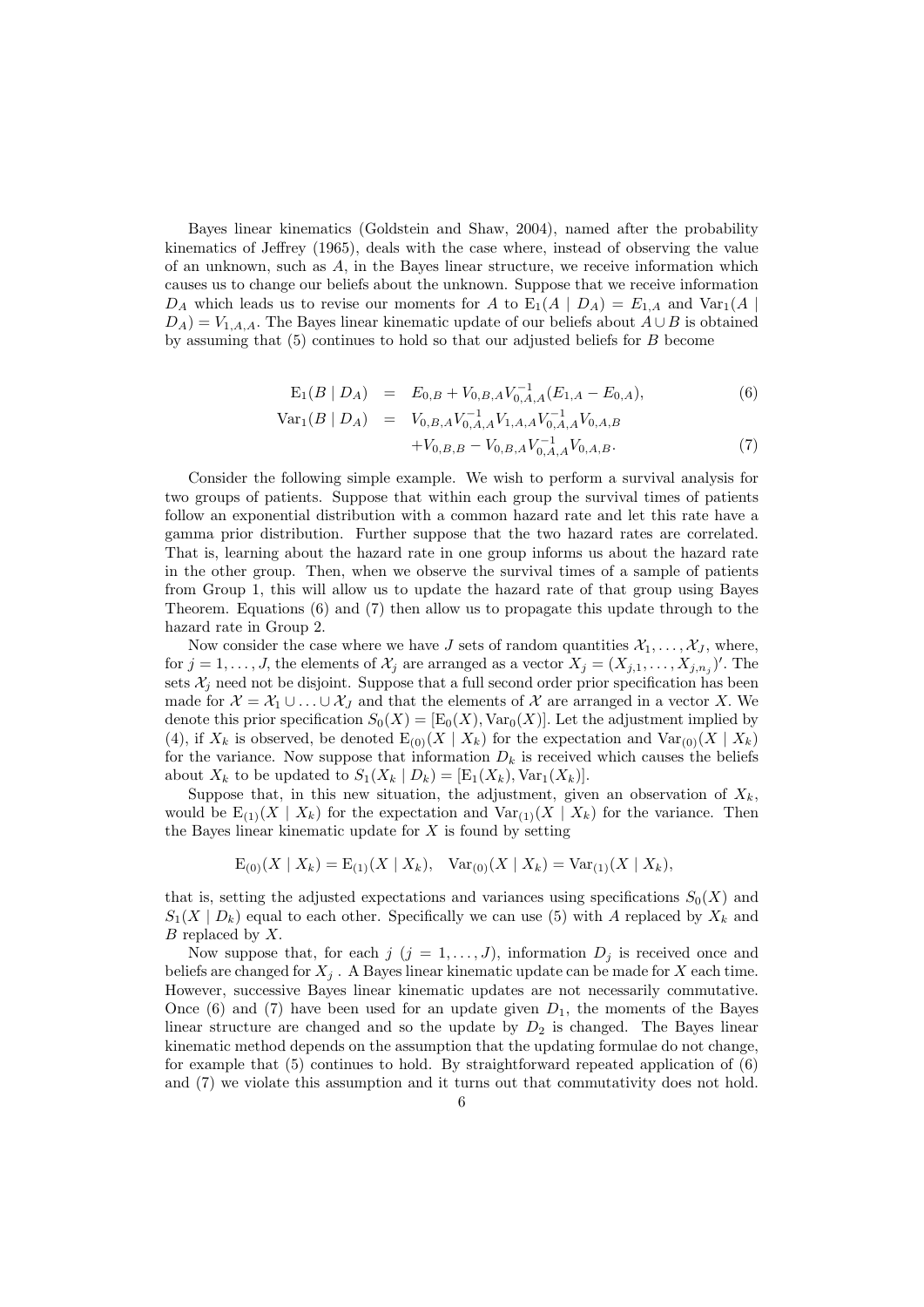It is necessary to define Bayes linear kinematic formulae for updating by the whole of the data, based on an assumption analogous to the assumption that (5) continues to hold, but which will apply commutatively to intermediate steps, whatever the order in which we enter the data. Goldstein and Shaw (2004) derived the conditions under which a commutative Bayes linear kinematic update exists and under which this update is unique. When a unique commutative update exists, it is given by

$$
P(X | D) = \sum_{j=1}^{J} P(X | D_j) - (J - 1)P(X), \qquad (8)
$$

$$
P(X | D)E(X | D) = \sum_{j=1}^{J} P(X | D_j)E(X | D_j) - (J - 1)P(X)E(X), \qquad (9)
$$

where  $D = (D_1, \ldots, D_J)$  and  $P(X) = Var(X)^{-1}$  is the precision matrix.

Goldstein and Shaw give formal proofs in the general case. We derive the results which we need for our purposes in the appendix.

Goldstein and Shaw (2004) introduced a structure which they called a Bayes linear Bayes graphical model. This is constructed as follows. We have a collection  $\mathcal X$  of unknowns which are given a full second-order prior specification so that Bayes linear belief adjustments may be made. There are certain subsets  $X_1, \ldots, X_J$  of X where, for each j, the subset  $\mathcal{X}_i$  is also part of a model which contains other quantities  $\mathcal{Z}_i$ . A full joint probabilistic prior specification is made over  $\mathcal{X}_j \cup \mathcal{Z}_j$ . The sets  $\mathcal{Z}_1, \ldots, \mathcal{Z}_J$  are disjoint and every element of  $\mathcal{Z}_j$  is conditionally independent of every element of  $\mathcal{X} \setminus \mathcal{X}_j$  and of every element of  $\mathcal{Z}_k$ ,  $k \neq j$ , given  $\mathcal{X}_j$ . Observing elements of  $\mathcal{Z}_j$  will cause us to revise our beliefs about  $\mathcal{X}_j$  and such changes can then be propagated to other elements of X using  $(8)$  and  $(9)$ .

### 3.1. Relevance to survival analysis

The relevance of this to our survival analysis is that we regard the survival model, with second order prior specification for the hazard parameters, as a Bayes linear Bayes graphical model. Information is received, by observation of the deaths or survival of individuals in the time intervals, which changes our beliefs about components of the underlying Bayes linear structure.

Gamerman (1991) simply used equations (6) and (7) repeatedly to compute adjusted moments when making multiple observations. Clearly, if we were to adjust some parameters, B, based on information  $D_{A,1}$  and  $D_{A,2}$  and if we used (6) and (7) twice, first adjusting by  $D_{A1}$ , followed by  $D_{A2}$  and then by  $D_{A2}$  followed by  $D_{A1}$ , there is no reason to suppose that the final adjusted expectations and variances would be the same, and indeed in general they are not. In contrast, in equations (8) and (9) the adjustments by  $D_{A,1}$  and  $D_{A,2}$  are summed and would, therefore, always result in the same adjusted expectations and variances, regardless of the order of updating.

Returning to our simple example, now suppose that we observe the survival times of patients in Group 1 one at a time. If we update the hazard rate for Group 1 sequentially for these patients using Bayes Theorem then the posterior distribution for the rate would not depend on the order in which we observed the survival time of the patients. However, if we propagated these changes one at a time using (6) and (7), then the final adjusted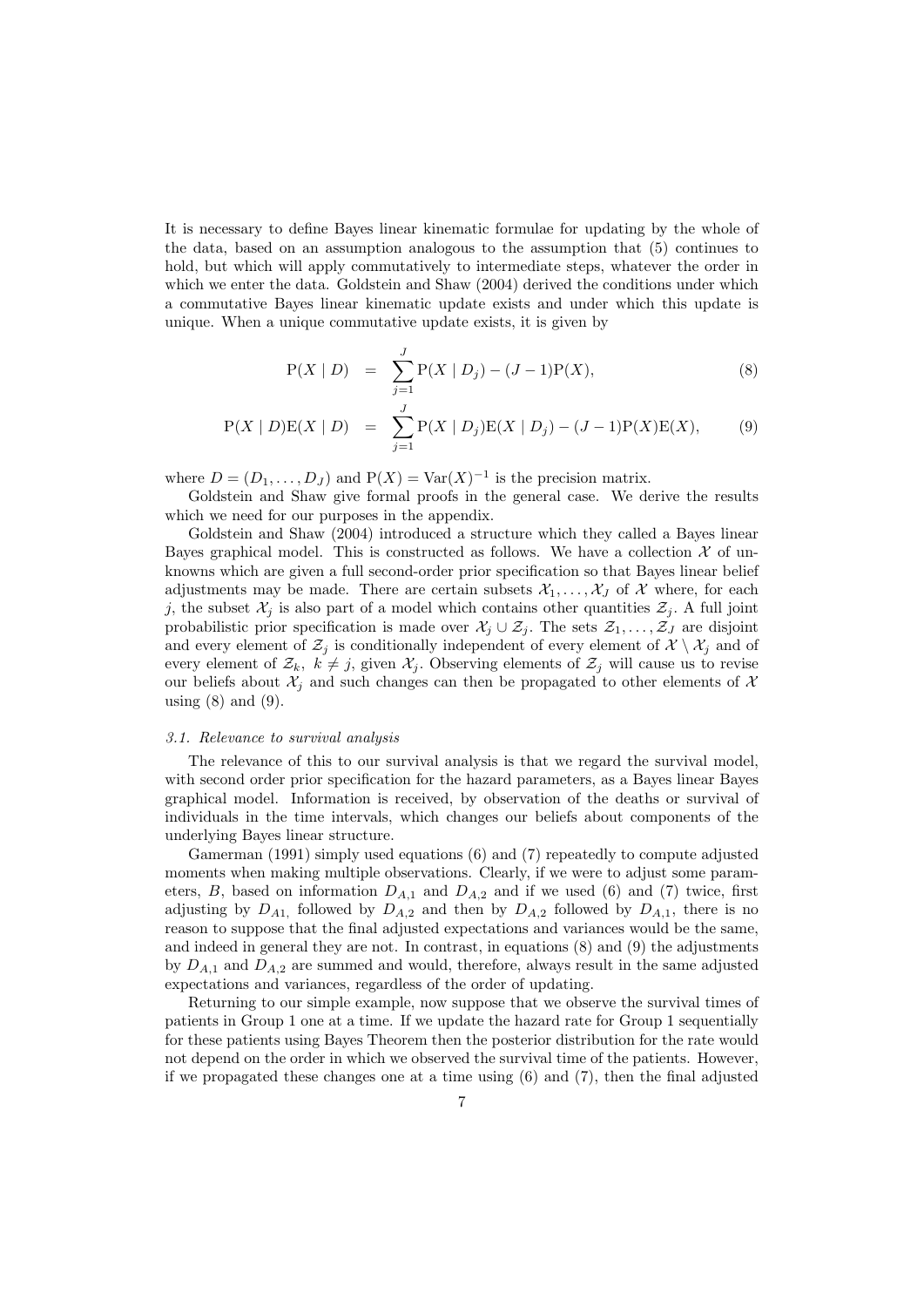expectation and variance of the hazard rate in Group 2 would. In contrast, the updates would be commutative if (8) and (9) were used to calculate the adjusted expectation and variance.

Other applications of Bayes linear kinematics are described by Wilson and Farrow (2010) and Gosling et al. (2013).

#### 4. Bayes linear kinematics in survival analysis

#### 4.1. Introduction

In Section 2.4 we saw that the method of Gamerman (1991) combined Bayesian and Bayes linear updates in a dynamic survival model and used the structure of a Bayes linear Bayes model. This avoided the intensive numerical computations of a full Bayesian approach, but was not coherent in the sense that, if the order of the updating using the data was altered, the inferences would change. The same is true of dynamic generalised linear models (West et al., 1985). In this section we outline our approach to this problem which retains the ease of calculation of the Gamerman approach by utilising a combination of full Bayesian and Bayes linear steps while solving the issue of commutativity by using Bayes linear kinematics to provide inferences which remain unchanged under permutations of the order of the observations.

In the following subsections we discuss in more detail the observational model and Bayesian updating, the specification and use of the guide relationship, the covariance structure defined by the system evolution and Bayes linear kinematic updating. In particular, in Section 4.3, we show how the conditions are satisfied for the existence of unique commutative Bayes linear kinematic updates.

#### 4.2. Observations, likelihood and Bayesian updating

In each interval  $R_i$  we give each of the  $\lambda_{i,j}$  a gamma prior distribution which is conjugate to the conditional density and survival functions given in (2) and (3). The distribution of the hazard  $\lambda_{i,j}$  for individual i in interval  $R_i$  is  $\lambda_{i,j} \sim \text{Ga}(\alpha_{i,j}, \theta_{i,j}).$ 

The observations on different individuals  $i, i'$  are conditionally independent given  $\{\lambda_{i,j}\}\$  and  $\{\lambda_{i',j}\}\$ . If individual i is alive and uncensored at time  $\tau_{j-1}$  then this individul can die in interval  $R_j$ , can survive interval  $R_j$  or can be right-censored during interval  $R_i$ . The likelihood contribution from individual i in interval  $R_i$  is then

$$
L_{i,j} = \lambda_{i,j}^{\delta_{i,j}} \exp\{-\lambda_{i,j}(t_{i,j} - \tau_{j-1})\},\tag{10}
$$

where, if individual i dies in  $R_j$ , we have  $\delta_{i,j} = 1$  and  $t_{i,j} = t_i$ , if individual i survives  $R_j$ , we have  $\delta_{i,j} = 0$  and  $t_{i,j} = \tau_j$ , if individual i is censored in  $R_j$ , we have  $\delta_{i,j} = 0$ and  $t_{i,j} = t_i$  and if  $t_i < \tau_{j-1}$ , then  $\delta_{i,j} = 0$  and  $t_{i,j} = \tau_{j-1}$ . Thus non-informative right censoring can be introduced into the model in a straightforward way.

The complete likelihood contribution for individual  $i$  is

$$
L_i = \prod_{j \in \mathcal{A}_i} L_{i,j},
$$

where  $A_i = \{j : \tau_{j-1} < t_i\}$ . This is proportional to the likelihood resulting from making observations  $D_{i,j}$  for  $j = 1, \ldots, J(i)$  where  $J(i) = \max(j : \tau_{j-1} < t_i)$  if, given  $\{\eta_{i,j}\},$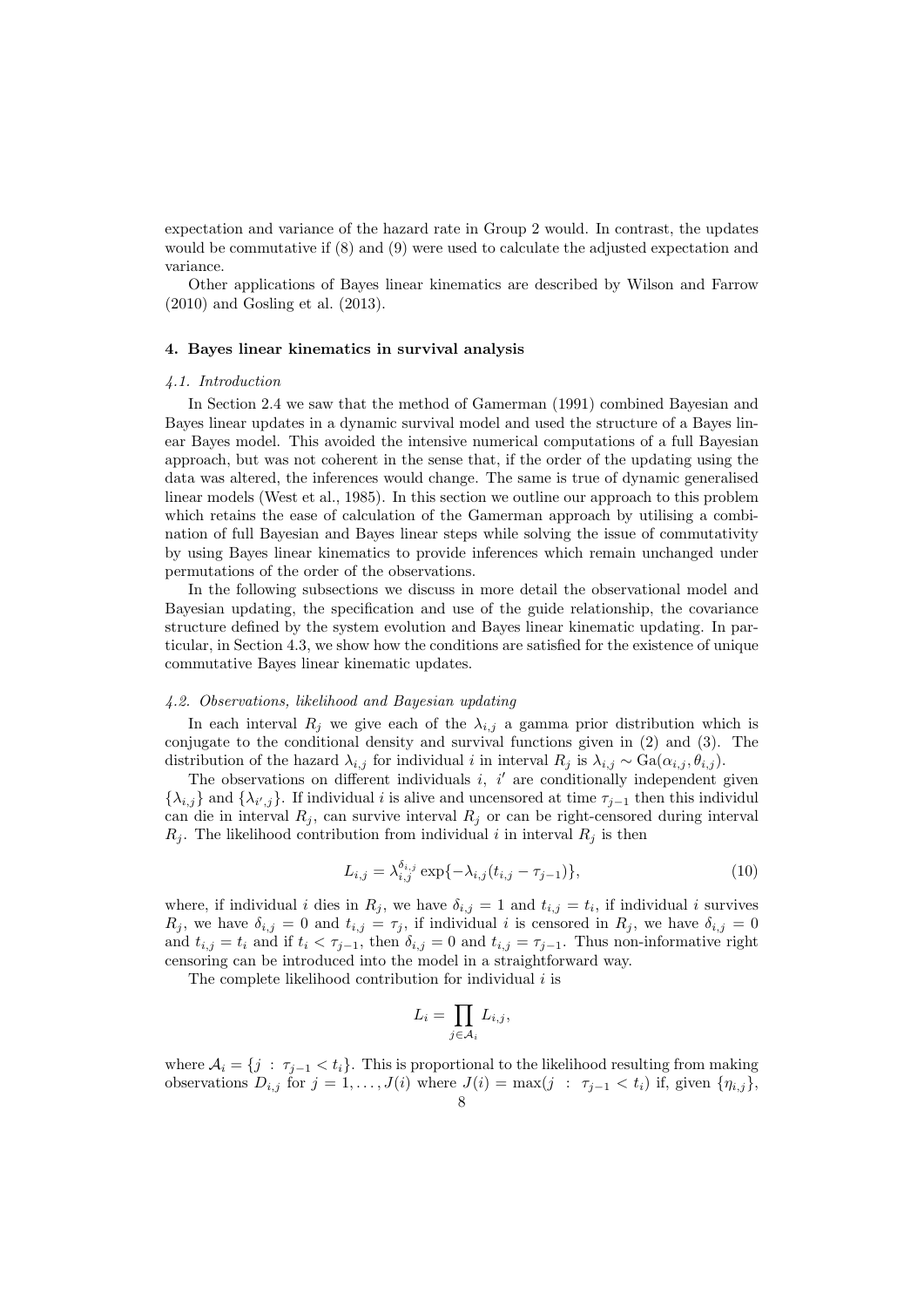$D_{i,1}, \ldots, D_{i,J(i)}$  were conditionally independent and, if  $\delta_{i,j} = 1, D_{i,j}$  is an observation with value  $t_{i,j}-\tau_{j-1}$  from an exponential distribution with mean  $\lambda_{i,j}^{-1}$  and, if  $\delta_{i,j}=0, D_{i,j}$ is a right-censored observation from the same distribution with censoring time  $t_{i,j} - \tau_{j-1}$ . A Bayesian update with a fully-specified prior distribution and this equivalent likelihood could be done by conditioning on these exponential observations in any order. Since the likelihood is equivalent, this would also apply in our case, given a fully-specified prior distribution. This is convenient as it allows the posterior to be computed using the temporal structure of the dynamic model. Of course we wish the Bayes linear kinematic updates to have the same property and indeed they do.

The update for  $\lambda_{i,j}$  is conjugate and so the posterior distribution for  $\lambda_{i,j}$ , based on the single observation  $D_{i,j}$  at time  $t_{i,j}$ , is  $\lambda_{i,j} \sim \text{Ga}(\alpha_{i,j,1}, \theta_{i,j,1})$ , where

$$
\alpha_{i,j,1} = \alpha_{i,j,0} + \delta_{i,j}, \qquad \theta_{i,j,1} = \theta_{i,j,0} + t_{i,j} - \tau_{j-1}.
$$

In terms of the notation of Section 3, the elements of X are  $\eta_{i,j}$ , for  $i = 1, \ldots, p$ , and  $\beta_{j,k}$ , for  $k = 0, \ldots, q$ , both for  $j = 1, \ldots, J$ . The information received, which causes us to change our beliefs about  $\eta_{i,j}$  is an observation of  $\mathcal{Z}_{i,j} = (\delta_{i,j}, t_{i,j}).$ 

# 4.3. Expectation and variance of  $\eta_{i,j}$

Goldstein and Shaw (2004) used the mean and variance of a parameter indexing the conditional distribution of an observation  $X$  to convey the information when  $X$  is observed. For example, if  $X \mid \lambda \sim Po(\lambda)$ , a Poisson distribution with mean  $\lambda$ , then the mean and variance of  $\lambda$  could be used. However we require  $\lambda > 0$ , we might typically expect a positive association between the means and variances of the various  $\lambda_{i,j}$  and an observation with  $\delta_{i,j} = 1$  and  $t_{i,j} - \tau_{j-1}$  small can lead to an increase in the variance of  $\lambda_{i,j}$ . These features make Bayes linear propagation of information between the different  $\lambda_{i,j}$  less appealing. To overcome them we can introduce a monotonic link function g and use instead the mean and variance of  $\eta = g(\lambda)$ , which, of course, also indexes the conditional distribution of X since  $X \mid \lambda \sim Po(g^{-1}(\eta))$ . Like West et al. (1985) and Gamerman (1991), we propose  $\eta = g(\lambda) = \log(\lambda)$ , so that  $\eta$  is unbounded, the idea of the variance of  $\eta$  not depending on the mean seems more reasonable and, as we shall see, the variance of  $\eta$  can not be increased by an observation.

In fact, following (West et al., 1985), we regard the link function as a *guide rela*tionship, written  $\log(\lambda_{i,j}) \approx \eta_{i,j}$ , which guides how information is passed between the individual hazards  $\lambda_{i,j}$  and the underlying parameters in the model. As part of our prior judgement we specify the conditional first and second moments of  $\{\eta_{i,j}\}$ , given the possible observations, using the guide relationship in conjunction with the conjugate update of the gamma distributions for  $\{\lambda_{i,j}\}.$ 

The expectation and variance of  $\eta_{i,j}$  are then

$$
\begin{array}{rcl}\n\mathbf{E}_0(\eta_{i,j}) & = & g_1(\alpha_{i,j}, \theta_{i,j}) & = & f_{i,j}, \\
\text{Var}_0(\eta_{i,j}) & = & g_2(\alpha_{i,j}, \theta_{i,j}) & = & q_{i,j},\n\end{array} \tag{11}
$$

for some functions  $g_1(\cdot)$  and  $g_2(\cdot)$ , based on our guide relationship and providing a 1 − 1 transformation between  $(\alpha_{i,j}, \theta_{i,j})$  and  $(f_{i,j}, q_{i,j})$ . In the prior specification we set  $\alpha_{i,j}$  $\alpha_{i,j,0}$  and  $\theta_{i,j} = \theta_{i,j,0}$ , giving  $f_{i,j} = f_{i,j,0}$  and  $q_{i,j} = q_{i,j,0}$ .

This gives a posterior mean  $f_{i,j,1}$  and variance  $q_{i,j,1}$  for  $\eta_{i,j}$ , based on this single observation,  $D_{i,j}$ , using (11) but with the new parameter values.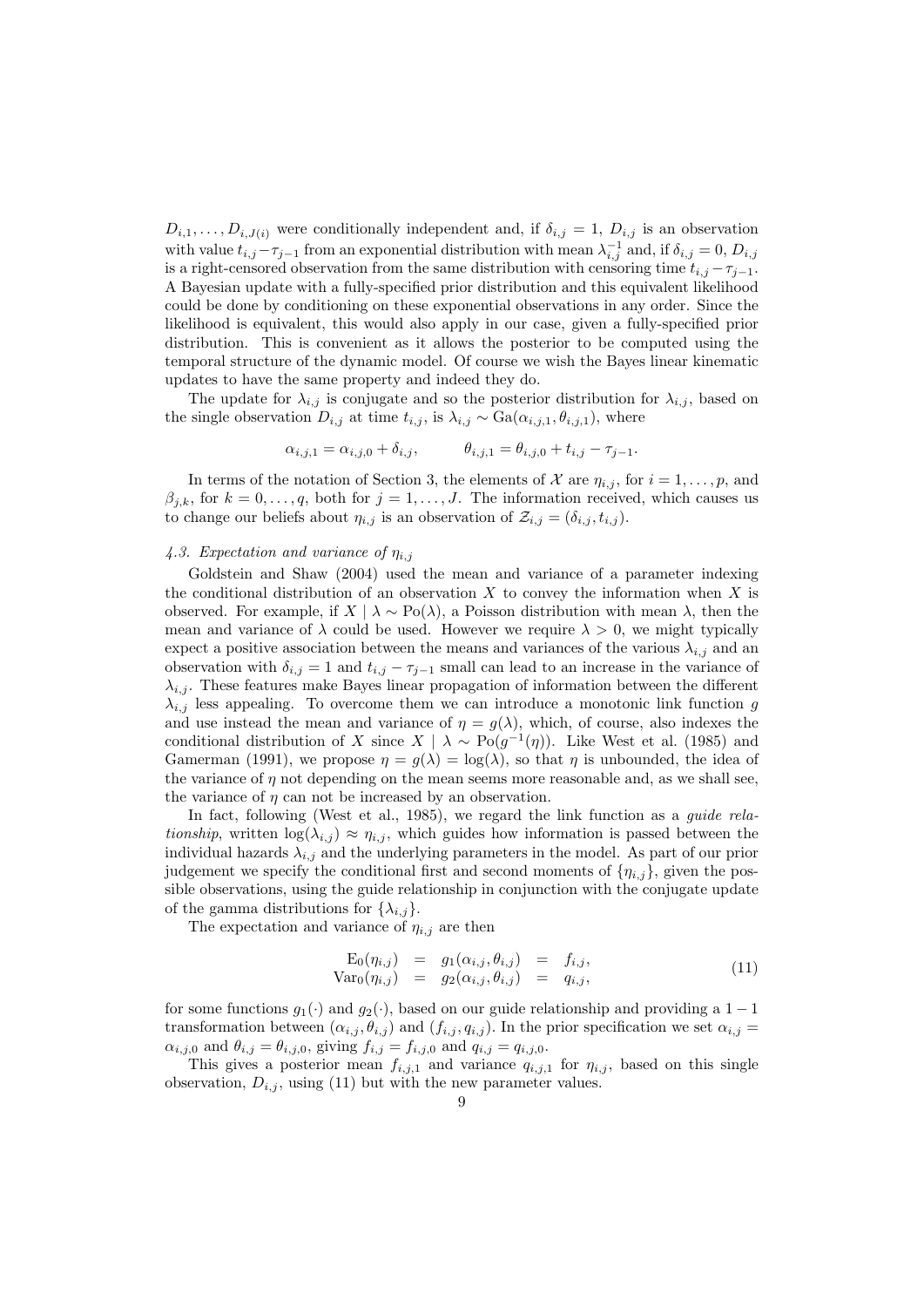For Poisson observations, West et al.  $(1985)$  suggest two possible choices for  $g_1$  and g<sub>2</sub>. These are (i) use of the mean and variance of  $\log \lambda_{i,j}$  and (ii) use of the mode and the curvature at the mode of the log density of log  $\lambda_{i,j}$ . A third possibility would be to equate the mean and variance of  $\lambda_{i,j}$  to the mean and variance of a lognormal distribution with parameters  $f_{i,j}$ ,  $q_{i,j}$ . We will refer to these as the "log-moment", "log-mode" and "lognormal" methods respectively. In each case we find that

$$
f_{i,j} = g_1(\alpha_{i,j}, \theta_{i,j}) = h_1(\alpha_{i,j}) - \log(\theta_{i,j}),
$$
  
and 
$$
q_{i,j} = g_2(\alpha_{i,j}, \theta_{i,j}) = h_2(\alpha_{i,j})
$$

for some functions  $h_1$ ,  $h_2$ . Observation of the survival, censoring or death of individual  $i$  in interval  $j$  gives the posterior expectation and variance

$$
f_{i,j,1} = h_1(\alpha_{i,j,0} + \delta_{i,j}) - \log(\theta_{i,j,0} + t_{i,j} - \tau_{j-1})
$$
 and  $q_{i,j,1} = h_2(\alpha_{i,j,0} + \delta_{i,j}).$ 

Provided that  $h_2(z)$  is a strictly decreasing function of z for  $z > 0$ ,  $h_2(\alpha_{i,j,0} + 1)$  $h_2(\alpha_{i,j,0})$  and the variance of  $\eta_{i,j}$  decreases when  $\delta_{i,j} = 1$  and remains the same when  $\delta_{i,j} = 0$ . This condition is satisfied by all three methods.

The inverse transformation is  $\alpha_{i,j} = h_2^{-1}(q_{i,j})$ , where  $h_2^{-1}$  is the inverse function of  $h_2$ , and  $\theta_{i,j} = \exp(-f_{i,j}) \exp\{h_1(\alpha_{i,j})\}.$ 

For the log-moment method, calculating the mean and variance of  $\eta_{i,j}$  as those of  $\log \lambda_{i,j}$  gives

$$
h_1(\alpha_{i,j}) = \psi(\alpha_{i,j}) \text{ and } h_2(\alpha_{i,j}) = \psi_1(\alpha_{i,j}),
$$

where  $\psi(\cdot)$  is the digamma function and  $\psi_1(\cdot)$  is the trigamma function. We can solve  $q_{i,j} = \psi_1(\alpha_{i,j})$  numerically for  $\alpha_{i,j}$  if required.

For the log-mode method, we set  $\mu_{i,j} = \log(\lambda_{i,j})$  but, rather than using the mean and variance of  $\mu_{i,j}$  directly, we say that  $\eta_{i,j}$  is such that it has mean and variance given by

$$
f_{i,j} = m_{i,j}
$$
, and  $q_{i,j} = -\left\{\frac{d^2 l_{i,j}(\mu_{i,j})}{d \mu_{i,j}^2}\right\}_{m_{i,j}}^{-1}$ ,

where  $m_{i,j}$  is the mode and  $l_{i,j}(\mu_{i,j})$  is the log-density of  $\mu_{i,j}$ . We find

$$
h_1(\alpha_{i,j}) = \log(\alpha_{i,j})
$$
 and  $h_2(\alpha_{i,j}) = \alpha_{i,j}^{-1}$ .

Furthermore

$$
\alpha_{i,j} = \frac{1}{q_{i,j}}
$$
 and  $\theta_{i,j} = \frac{1}{q_{i,j}} e^{-f_{i,j}}$ 

.

For the lognormal method we set  $\alpha_{i,j}/\theta_{i,j} = \exp(f_{i,j}+q_{i,j}/2)$  and  $\alpha_{i,j}/\theta_{i,j}^2 = \exp(2f_{i,j}+q_{i,j}/2)$  $q_{i,j}$ )[exp $(q_{i,j})-1$ ] giving

$$
h_1(\alpha_{i,j}) = \log \left[ \alpha \sqrt{\alpha/(\alpha+1)} \right]
$$
 and  $h_2(\alpha_{i,j}) = \log(1+\alpha^{-1}).$ 

Furthermore

$$
\alpha_{i,j} = [\exp(q_{i,j}) - 1]^{-1}
$$
 and  $\theta_{i,j} = [\exp(q_{i,j}) - 1]^{-1} e^{-q_{i,j}/2} e^{-f_{i,j}}$ .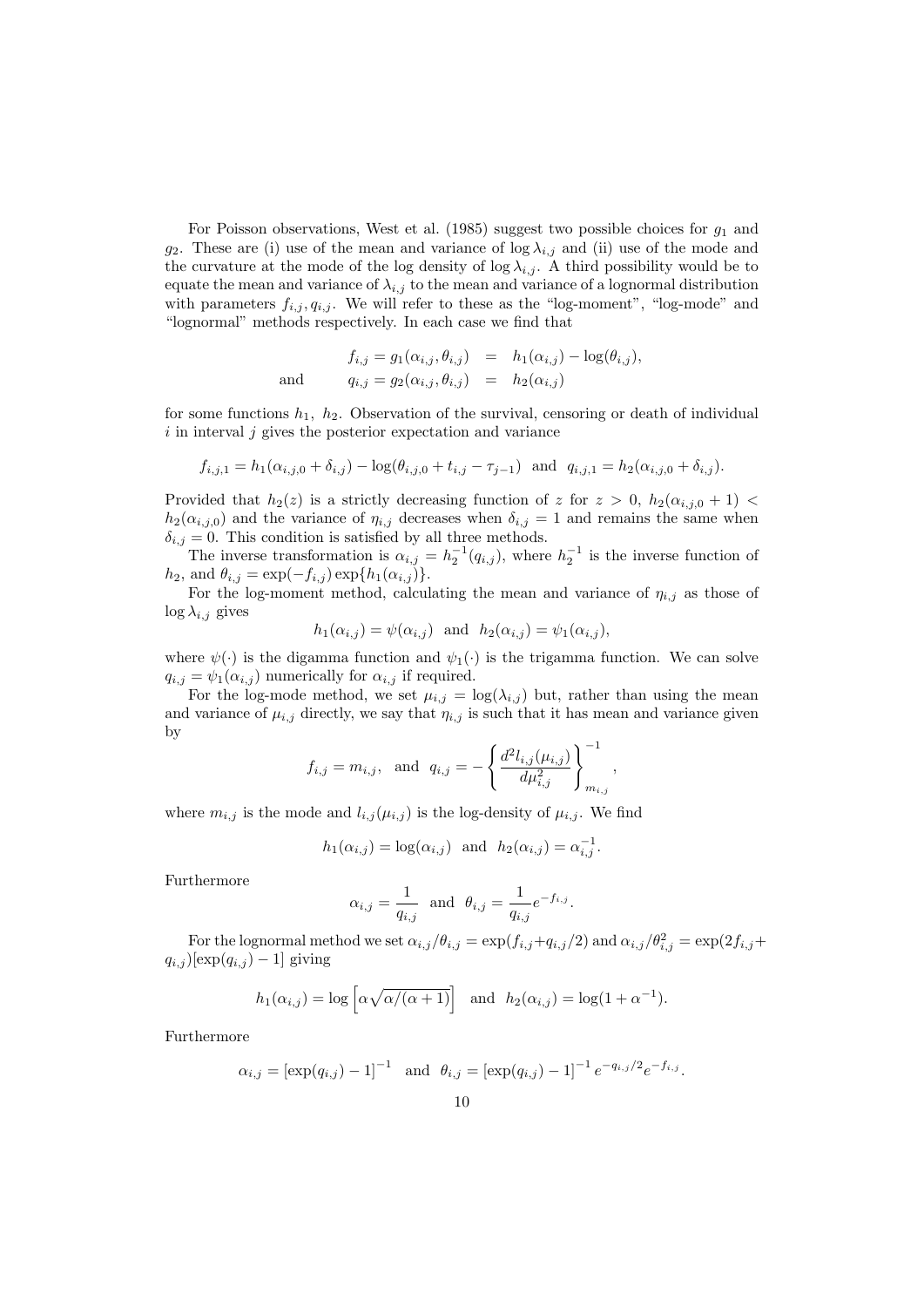

Figure 1: Differences between the functions (a)  $h_1(\alpha)$  and (b)  $h_2(\alpha)^{-1}$  (ie the precision of  $\eta$ ) plotted against  $\alpha^{(0)}$  for the log-moment method (dashes), the log-mode method (solid) and the lognormal method (dots). The value for the log-mode method is subtracted as a reference.

While we are free to choose any of these methods and we will use the log-mode method in the example in Section 5, a brief comparison is useful to investigate the sensitivity of the results to this choice. Figure 1 (a) shows the differences between  $h_1(\alpha)$  for the three methods with the log-mode method as a reference. We see that the curves for the log-moment and lognormal methods are very similar, lying slightly below the curve for the log-mode method and converging towards it as  $\alpha$  increases. Figure 1 (b) shows the differences in the reciprocal of  $h_2(\alpha)$ , that is the precision of  $\eta$ , again with the log-mode method, where  $h_2(\alpha)^{-1} = \alpha$ , as a reference. The precision with this method would increase by 1 when a death is observed. The precision using the log-mode method lies between those for the other two methods with the log-moment and lognormal methods giving respectively smaller and larger values. The differences between adjacent curves are slightly less than 0.5.

As a second comparison, let us return to our simple example. We have two hazards,  $\lambda_1, \lambda_2$ . For  $i = 1, 2, \lambda_i$  has a gamma  $Ga(\alpha_i^{(0)}, \theta_i^{(0)})$  distribution. We give  $\eta_1$  and  $\eta_2$  a correlation  $\rho$ . We make a single observation with hazard  $\lambda_1$  and compare the resulting adjusted mean and standard deviation for  $\lambda_2$ . We make this comparison for (i) an observed death and (ii) a censored observation, both at time  $t_1 - \tau = t$  since the beginning of the interval. The adjusted distribution of  $\lambda_i$  is  $Ga(\alpha_i^{(1)}, \theta_i^{(1)})$ . The prior mean and variance of  $\lambda_i$  are  $m_i^{(0)} = \alpha_i^{(0)}/\theta_i^{(0)}$  and  $v_i^{(0)} = \alpha_i^{(0)}/(\theta_i^{(0)})^2$  respectively and the corresponding adjusted values are  $m_i^{(1)}$  and  $v_i^{(1)}$ . For the censored observation,  $\alpha_1^{(1)} = \alpha_1^{(0)}$  and  $\theta_1^{(1)} = \theta_1^{(0)} + t$  and it is simple to show that, for all three of our Bayes linear kinematic methods,  $\alpha_2^{(1)} = \alpha_2^{(0)}$  and  $\theta_2^{(1)} = \theta_2^{(0)} k_c$  where  $k_c = {\theta_1^{(1)}/\theta_1^{(0)}}$  and therefore  $m_2^{(1)} = m_2^{(0)}/k_c$  and  $v_2^{(1)} = v_2^{(0)}/k_c^2$ . For the observed death,  $\alpha_1^{(1)} = \alpha_1^{(0)} + 1$ and the results depend on the choice of transformation.

Figure 2 shows an example where we set  $\alpha_1^{(0)} = \alpha_2^{(0)}$  and  $\theta_i^{(0)} = \alpha_i^{(0)}$  and the corre-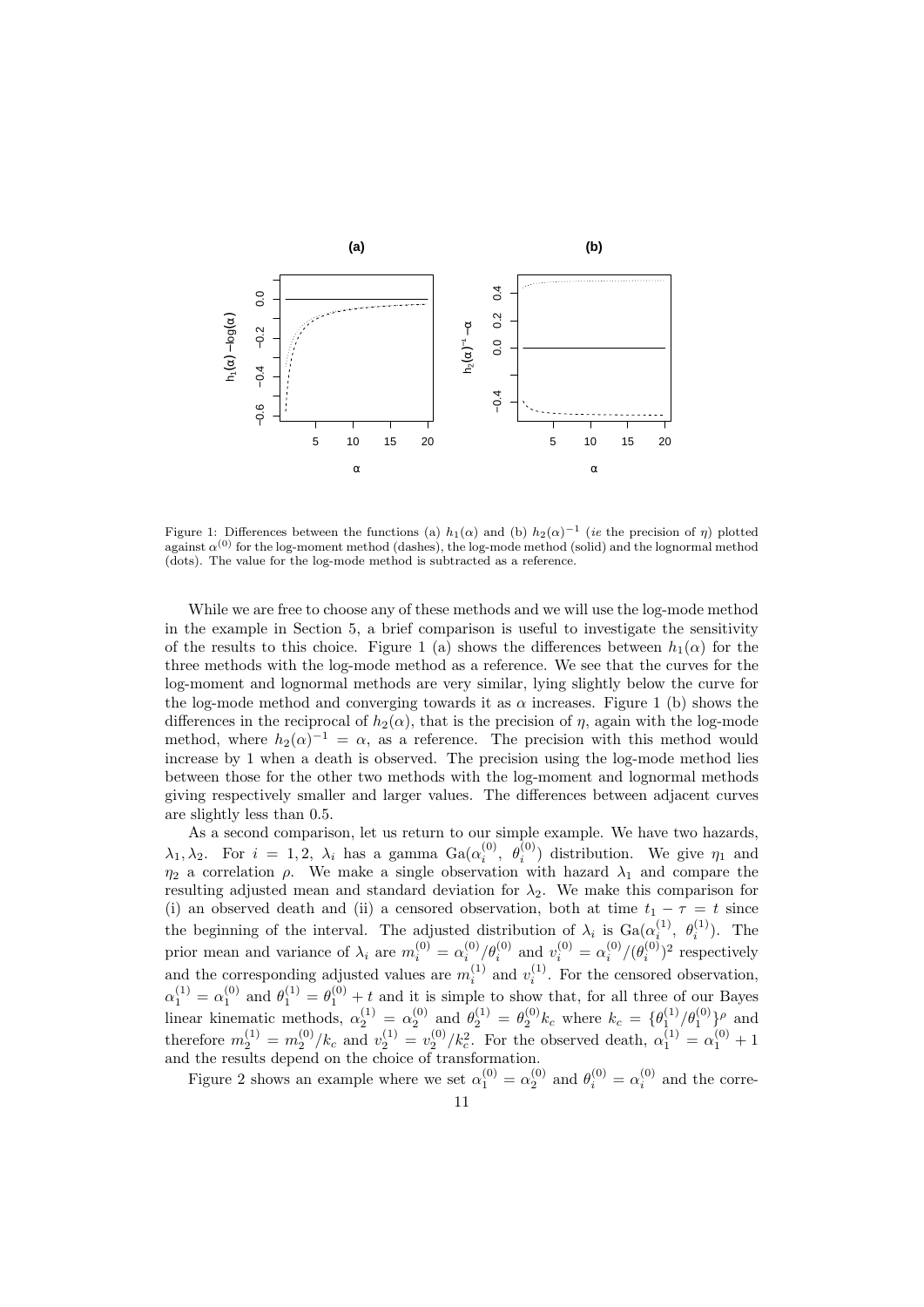

Figure 2: Adjusted means and scaled standard deviations of  $\lambda_2$  given a single observation with hazard  $\lambda_1$ . Results for the three Bayes linear kinematic methods with log link are shown in blue with dashes for the log-moment method, solid for the log-mode method and dots for the lognormal method. The black line is for a full-Bayes posterior and the red line is for Bayes linear kinematics with identity link.

lation between  $\eta_1^{(0)}$  and  $\eta_2^{(0)}$  is 0.7. The prior mean of  $\lambda_i$  is 1 for all  $\alpha_i^{(0)}$  but the prior standard deviation depends on  $\alpha_i^{(0)}$  so the adjusted standard deviations have been scaled by dividing by the prior standard deviations. For comparison, the posterior mean and standard deviation resulting from a full-Bayes analysis are shown. A bivariate normal prior was used for  $\eta_1$  and  $\eta_2$ , giving  $\lambda_i$  a lognormal prior but the parameters were chosen to match the mean and variance of the prior gamma distribution for  $\lambda_i$  in the Bayes linear kinematic case. Also shown is the result of a Bayes linear kinematic update directly based on  $\lambda_i$  rather than *via*  $\eta_i$ , with a correlation of 0.7 between  $\lambda_1$  and  $\lambda_2$ , which we term the "identity-link" method. In every case we set  $t = 1/\lambda^*$  where  $\lambda^*$  is one prior standard deviation greater than the prior mean of  $\lambda_i$ .

In the case of an observed death, we see that the Bayes linear kinematic methods all give very similar adjusted means which are slightly greater than the full-Bayes posterior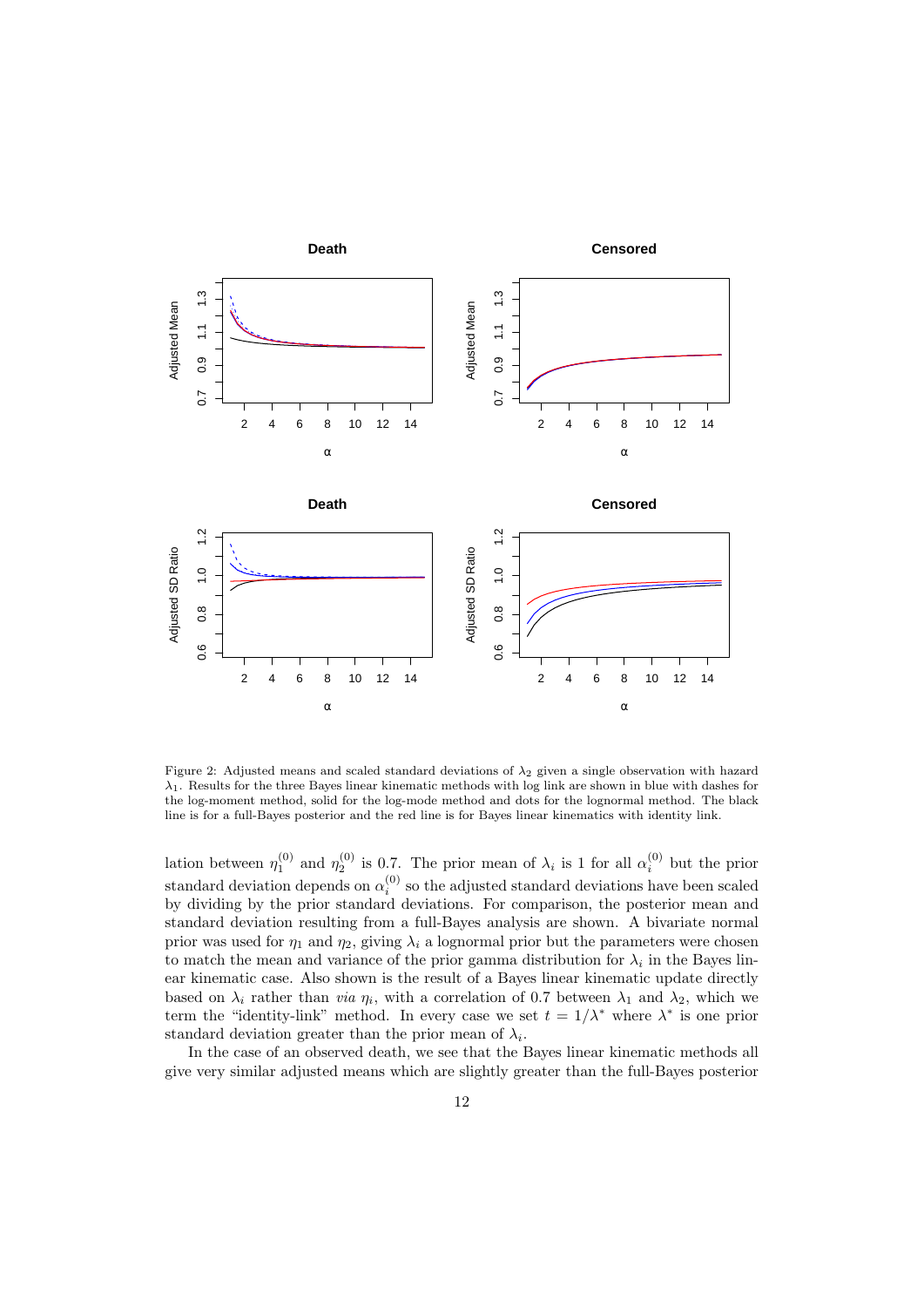mean for small  $\alpha = \alpha_1^{(0)} = \alpha_2^{(0)}$  but quickly converge towards it as  $\alpha$  increases. As  $\alpha$ increases the shape of a gamma distribution becomes more similar to that of a lognormal distribution. Of these three curves, log-mode is the lowest and log-moment the highest. The adjusted standard deviations give a similar picture except that the identity link method gives results closest to full-Bayes.

In the case of a censored observation, the three Bayes linear kinematics (BLK) with log link methods give identical results. In fact, in the adjusted mean, the other two methods give results which are almost identical to these three. The means for the identity link and log link BLK methods are respectively slightly greater and slightly less than the full-Bayes means. There is more of a difference in the standard deviations with the log link BLK method being closer to full Bayes than the identity link BLK method.

We prefer to use a log link method rather than an identity link because of the guarantee of positive  $\lambda$ , the non-increasing variance and the variance stabilisation. Of the three log link BLK methods, the log-mode method is the simplest, comes closer to full Bayes than the log-moment method and, while its results are very similar to those of the lognormal method, they are very slightly closer to full Bayes. On these grounds, the log-mode method is our preferred method.

## 4.4. System evolution

We relate the log hazards  $\eta_{i,j}$  to model parameters  $\beta_j$   $(j = 1, ..., r)$  using  $\eta_{i,j} = x_i' \beta_j$ where  $x'_{i} = (1, x_{i,1}, \ldots, x_{i,q}), \beta'_{j} = (\beta_{j,0}, \ldots, \beta_{j,q})$  and  $\beta_{j,0} = \log \lambda_{0,j}$ .

To build the prior specification for the parameter vector, Gamerman (1991) utilised the system evolution of a dynamic generalised linear model (West et al., 1985). Here we extend this approach and incorporate some ideas from Farrow (2003) to give a more general form.

We write

$$
\beta_j - B_j = G_j(\beta_{j-1} - B_{j-1}) + \epsilon_j,
$$

where the vector  $\epsilon_i$  is the cumulative innovation over  $R_i$  which has mean zero and covariance matrix  $E_j$ . Gamerman (1991) suggests allowing both the system evolution matrix  $G_j$  and the innovation covariance matrix  $E_j$  to depend on the length  $b_j$  of the interval  $R_j$ , with  $E_j = b_j \bar{E}_j$ , where  $\bar{E}_j$  is a "unit" covariance matrix. We introduce  $B_i = m_i + U$ , where  $m_i$  is a specified mean vector and the vector U, with mean zero and covariance matrix  $C_0$ , allows us to specify a global component in our uncertainty about  $\beta_1, \ldots, \beta_r$ .

Beliefs about the parameter vector  $\beta_i$  are not given a full distributional form but are simply specified in terms of a mean vector  $m_j$  and a covariance matrix  $C_j$ . We write  $\beta_j \sim [m_j, C_j]$ . Thus if our prior beliefs for the parameter vector in interval  $R_1, \beta_1 =$  $(\beta_{1,0},\ldots,\beta_{1,q})$ , are given by  $\beta_1 \sim [m_1,C_1]$ , then we can calculate the prior specification for the parameters in interval  $R_i$  as  $\beta_i \sim [m_i, C_i]$ , where the mean vector is  $m_i$  and the covariance matrix is

$$
C_j = C_0 + G_j(C_{j-1} - C_0)G'_j + E_j,
$$

as  $\beta_{i-1}$  and  $\epsilon_i$  are independent. The covariance matrix between parameter vectors in different intervals is given by

Cov
$$
(\beta_j, \beta_{j+l}) = C_0 + (C_j - C_0) \prod_{m=j+1}^{j+l} G_m = C_{j,j+l}.
$$
  
13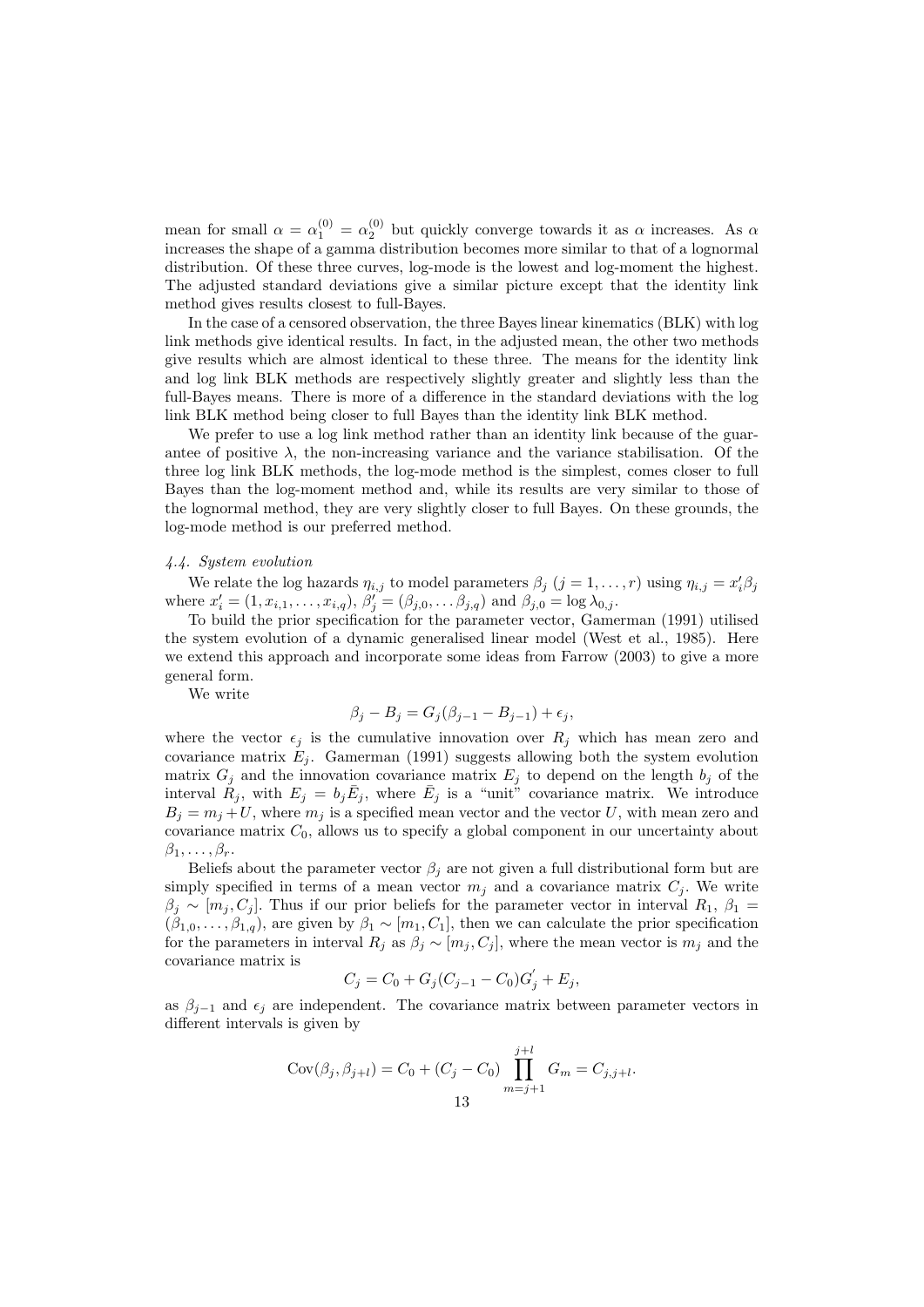For example the covariance matrix between  $\beta_{j-1}$  and  $\beta_j$  is Cov $(\beta_{j-1}, \beta_j) = C_0 + (C_{j-1} C_0$ ) $G_i$ .

Using the guide relationship, the prior expectation and variance of  $\eta_{i,j}$  are

$$
f_{i,j} = \mathrm{E}_0[\eta_{i,j}] = x'_i m_j,
$$
  
\n
$$
q_{i,j} = \mathrm{Var}_0(\eta_{i,j}) = x'_i C_j x_i.
$$

The prior covariances between the transformed quantities  $\eta_{i,j}$  are given by

$$
Cov_0(\eta_{i,j}, \eta_{k,l}) = x'_i C_{j,l} x_k = q_{(i,k)(j,l)}
$$

where  $C_{j,j} = C_j$  and  $q_{(i,i)(j,j)} = q_{i,j}$ . Finally we need the covariances between the transformed quantities and the parameter values. These are

$$
Cov_0(\eta_{i,j}, \beta_l) = x'_i C_{j,l} = s_{i(j,l)}.
$$

We define  $\Omega = (\eta', \beta')'$ , where  $\eta = (\eta_{1,1}, \ldots, \eta_{p,r})'$  and  $\beta = (\beta_{1,0}, \ldots, \beta_{r,q})'$  to be the set of all quantities of interest. Prior specifications for this set are given by  $E_0(\Omega) = L$ and

$$
Var_0(\Omega) = \begin{pmatrix} Var_0(\eta) & Cov_0(\eta, \beta) \\ Cov_0(\beta, \eta) & Var_0(\beta) \end{pmatrix} = Z,
$$

and each of the components of the matrix can be calculated in terms of the quantities found above.

#### 4.5. Bayes linear kinematics

Having made observations, we propagate changes in belief about individuals through to the other individuals, other intervals and model parameters, through the Bayes linear structure, using Bayes linear kinematics. Adjusting our beliefs about  $\Omega$  having observed individual i in interval  $R_i$  gives an adjusted expectation and variance for  $\Omega$  of

$$
E_{1(i,j)}(\Omega) = L + Cov_0(\Omega, \eta_{i,j}) \frac{[f_{i,j,1} - f_{i,j,0}]}{q_{i,j,0}},
$$

and

$$
\text{Var}_{1(i,j)}(\Omega) = Z - \text{Cov}_0(\Omega, \eta_{i,j}) \text{Cov}_0(\eta_{i,j}, \Omega) \left( \frac{1}{q_{i,j,0}} - \frac{q_{i,j,1}}{q_{i,j,0}^2} \right).
$$

As discussed in Section 3, we need to define a Bayes linear kinematic update for multiple observations. If we simply performed the updates given in the equations above sequentially, for each patient in each interval, as in Gamerman (1991), then the final values obtained for the adjusted moments of the unknown quantities would change depending on the order in which the updates are performed. The order of patients within an interval should be irrelevant and, in fact, since the analysis is retrospective in contrast to a sequential forecasting algorithm in time-series analysis, the order in which intervals are entered should be irrelevant. When a unique commutative Bayes linear kinematic update exists the adjusted expectation and variance are

$$
\text{Var}_{p^*}(\Omega) = \left\{ \sum_{j=1}^r \sum_{i=1}^{p_j} \text{Var}_{1(i,j)}^{-1}(\Omega) - (p^* - 1)\text{Var}_0^{-1}(\Omega) \right\}^{-1}
$$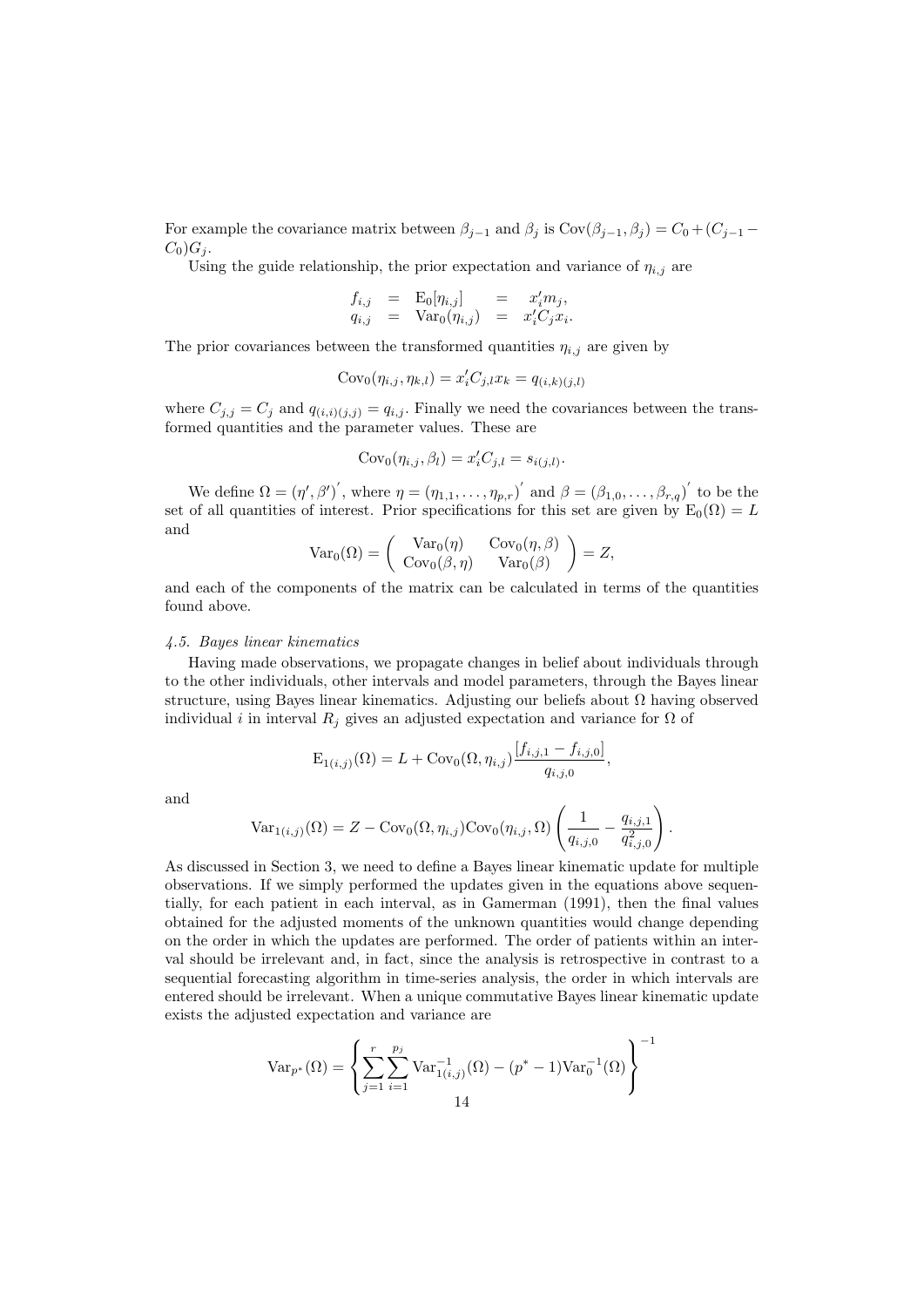and

$$
E_{p^*}(\Omega) = Var_{p^*}(\Omega) \left\{ \sum_{j=1}^r \sum_{i=1}^{p_j} Var_{1(i,j)}^{-1}(\Omega) E_{1(i,j)}(\Omega) - (p^* - 1) Var_0^{-1}(\Omega) E_0(\Omega) \right\},\,
$$

where  $p^* = \sum_{j=1}^r p_j$  and  $p_j$  is the number of patients known to be alive at time  $\tau_{j-1}$ . From these we can obtain the adjusted means and variances of the parameters.

With any of the log link BLK methods,  $q_{i,j}$ , the variance of  $\eta_{i,j}$ , decreases if individual i dies in interval  $R_i$  and stays unchanged by any other observation on individual i in  $R_i$ . We can therefore use the commutative formulae (8) and (9). Furthermore, propagation of a decrease in the variance of  $\eta_{i,j}$  through the Bayes linear structure can not increase, but can decrease, the variance of other  $\eta_{i',j'}$ . It follows that, provided that we observe at least one death, however we partition the information received, at least one contribution causes a decrease in at least some of the variances and no contribution can cause an increase in any variance. The update given by (8) and (9) is therefore the unique commutative update. See Goldstein and Shaw (2004) and Wilson and Farrow (2010).

### 4.6. Prior Robustness

There remain questions around robustness with respect to prior parameters. We now investigate this in the context of our simple example, previously described, in which we are interested in the survival times of two groups of patients, each with a constant hazard rate and a gamma prior distribution. The prior parameters in this example are  $(\alpha_1^{(0)}, \theta_1^{(0)}, \alpha_2^{(0)}, \theta_2^{(0)}, \rho)$ . To investigate robustness with respect to the prior specifications we perform a simulation exercise in which we simulate observations  $t_{1,j} \sim \text{Exp}(\lambda_1)$ ,  $j = 1, \ldots, N$  with  $\lambda_1 = \alpha/\theta$  for chosen  $(\alpha, \theta)$ . We assume that the prior parameters are of the form  $\alpha_1^{(0)} = \alpha_2^{(0)} = k\alpha$  and  $\theta_1^{(0)} = \theta_2^{(0)} =$ √  $k\theta$ , so that k changes the prior means but not the prior variances of  $\lambda_1, \lambda_2$ . We vary k to observe the effect of changes in the prior means of Groups 1 and 2. The observations are made on Group 1 and we consider the effect on the posterior mean of Group 2. We consider different numbers of observed survival times  $(N)$  between 2 and 1000. For each of these sample sizes the simulation is run 1000 times.

We choose  $\alpha = 12, \theta = 5$  and  $\rho = 0.7$ . In Figure 3, we see the sample size plotted against the empirical mean over the 1000 runs of the posterior mean of  $\lambda_2$ . Also given are 95% empirical bounds for the posterior mean from the 1000 runs. We compare the three transformations identified earlier; the log-moment (red), log-mode (green) and lognormal (blue) methods. In addition we show the results from a full-Bayes analysis, using numerical integration, with a lognormal model in black. The plots, from the top, show the cases  $k = 0.75$ ,  $k = 1$  and  $k = 1.25$ .

Between the three plots we see a pattern. The log-moment, lognormal and full-Bayes methods give results which are almost identical. However the log-mode method results in posterior means which are lower than those of the other methods.

The simulated value for  $\lambda_2$  is 2.4. When  $k = 1$ , all methods give posterior means which are close to this value for sample size above 100. Even with smaller samples, however, the posterior mean is on average close to 2.4. The variation in the posterior means decreases as sample size increases. When  $k = 1.25$ , the prior mean is higher than the hazard rate and all of the methods tend to give posterior means greater than 2.4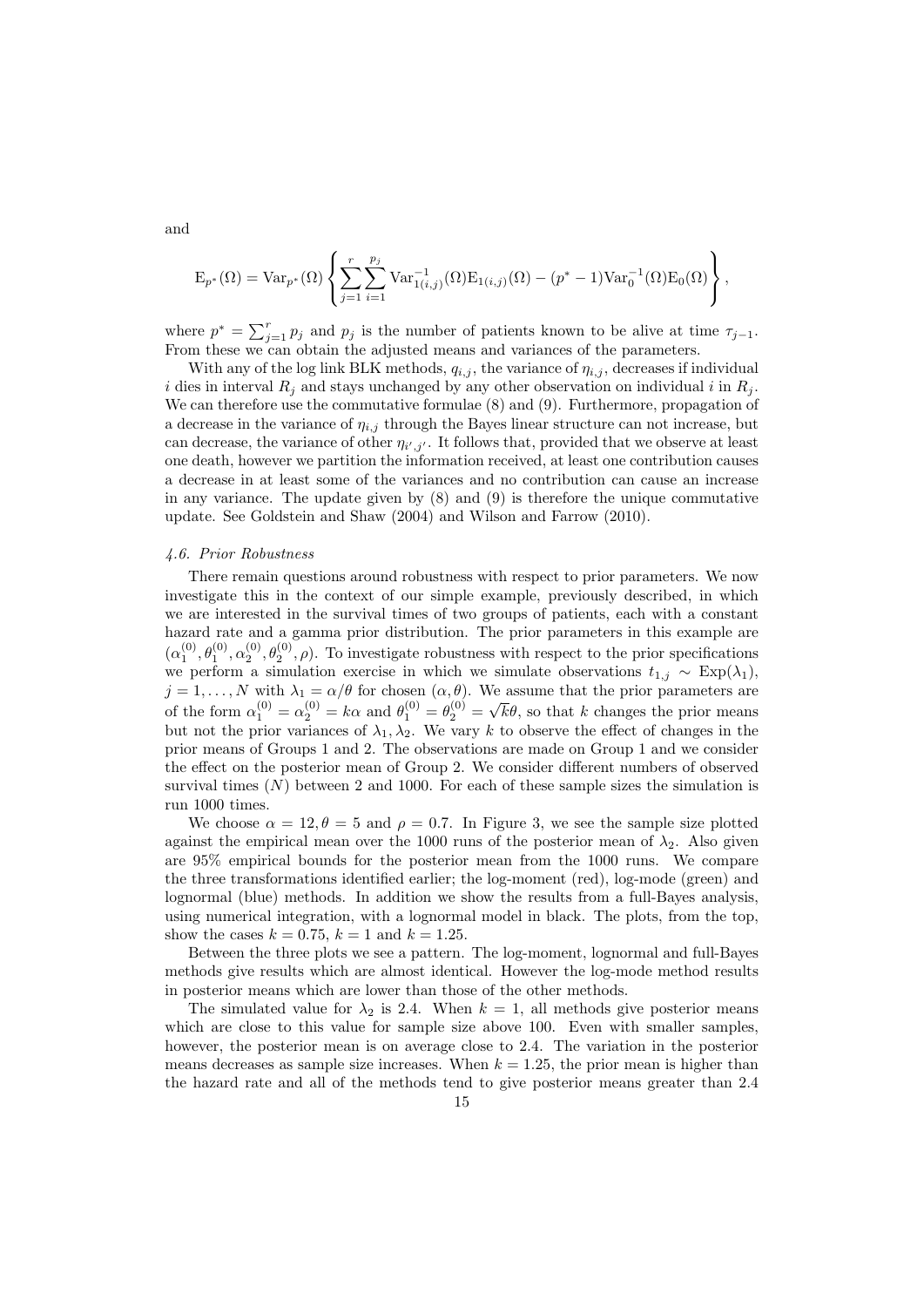

Figure 3: The sample size plotted against the empirical mean over 1000 simulations of the posterior mean of  $\lambda_2$ . Also given are 95% empirical bounds for the posterior mean from the 1000 runs (dashed lines). We compare three transformations; the log-moment (red), log-mode (green) and lognormal (blue) methods and also a full-Bayes analysis (black).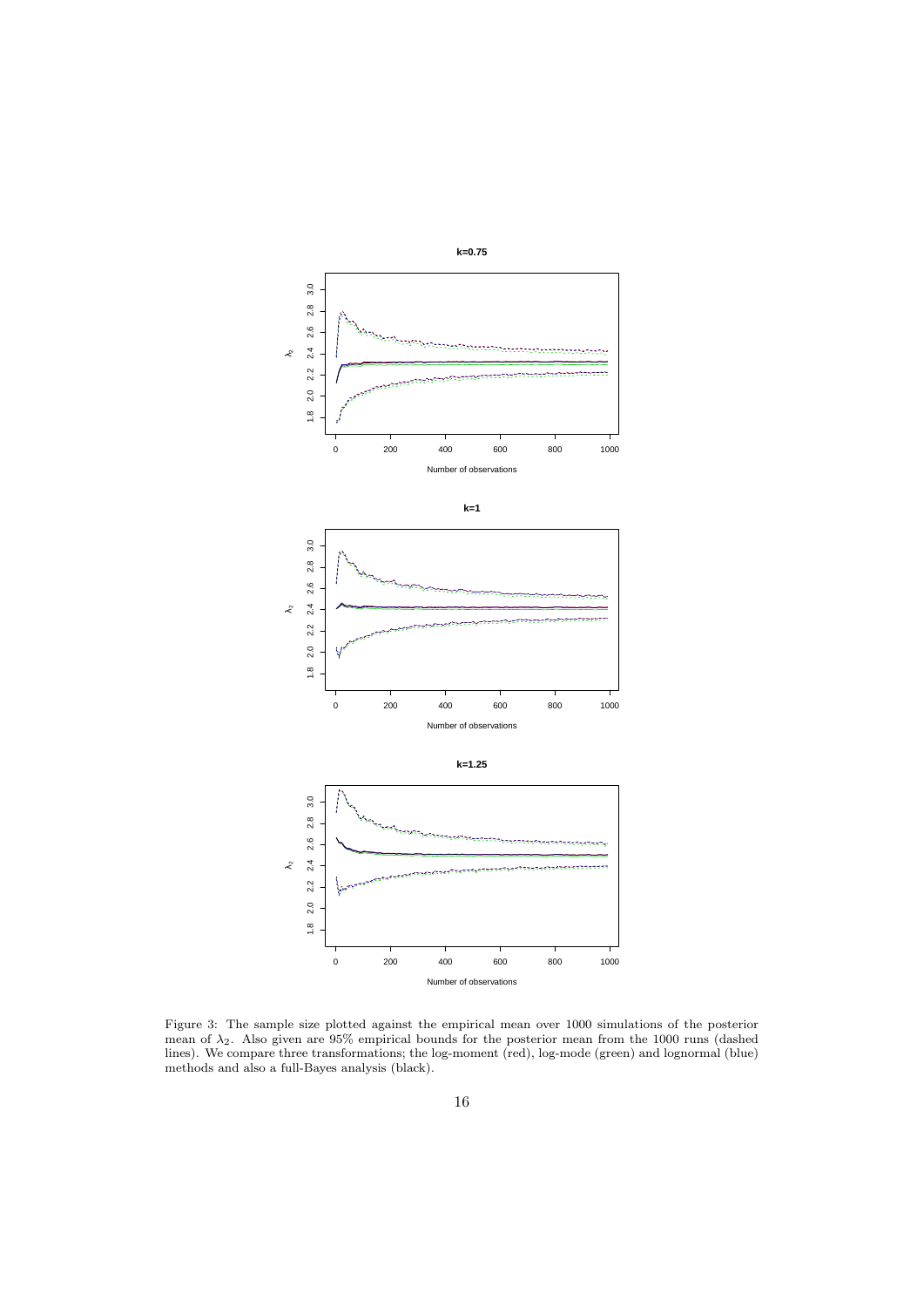

Figure 4: The proportion of right censored observations plotted against the empirical mean over the posterior means of  $\lambda_2$  from 1000 samples. Also given are the 2.5% and 97.5% quantiles for the posterior mean from the 1000 runs (dashed lines). We compare three transformations; the log-moment (red), log-mode (green) and lognormal (blue) methods.

for all sample sizes but they all give posterior means closer to 2.4 as the sample size increases. The converse is true for  $k = 0.75$ , with all of the methods tending to give posterior means smaller than 2.4. Note, however, the closeness to the results from the full Bayesian analysis.

We can also investigate the impact of censoring on the posterior mean for this example. In this case, we use the same prior as for Figure 3 but hold the number of observations constant at 100 and vary the proportion of those observations which are right censored. All of the right censoring occurs at  $t = 0.2$  which is a little less than half of the predictive mean lifetime of  $2.4^{-1} = 0.417$ . Each simulated data set was formed by creating the required number, say m, of observations censored at  $t = 0.2$  and then simulating  $100 - m$  uncensored observations. The fraction of censored observations was therefore fixed at  $m/100$ . In Figure 4 we compare the three transformation methods and plot the average and 95% symmetric intervals for the posterior means from 1000 samples. On the x-axis is the proportion of right censored values.

The posterior means of  $\lambda_2$  decrease as the censoring proportion increases because the posterior means of  $\lambda_1$  decrease. This is because the number of observed deaths decreases and the proportion of cases surviving beyond  $t = 0.2$  increases. We see that there are small differences between the log-mode method and the other two when there is very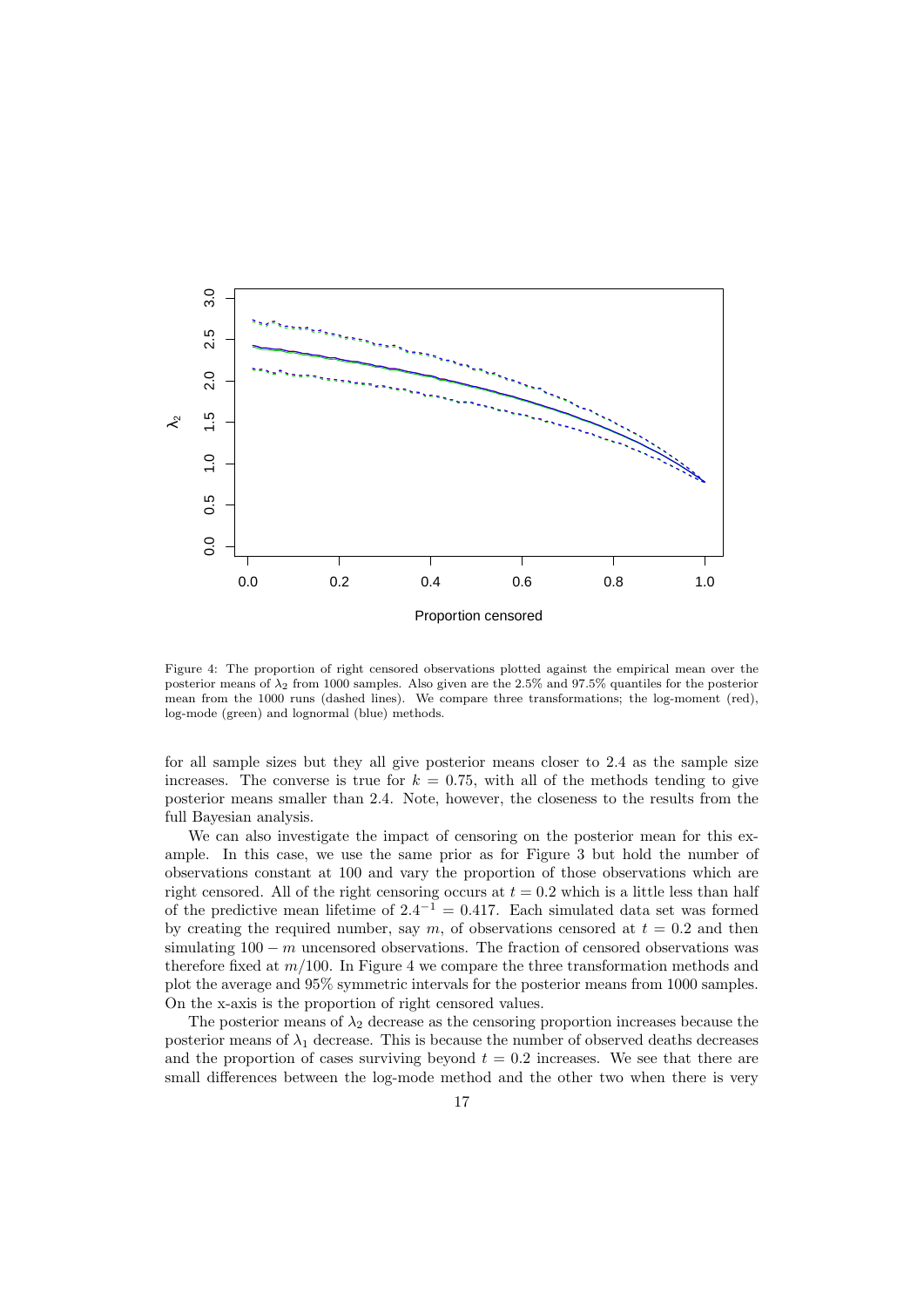little censoring in the data but as censoring increases this method converges to the other two. We also see less variation in the posterior means across the runs for all methods as the proportion of censoring increases. This is because the variation in the data decreases.

# 5. Application: Leukemia survival rates

#### 5.1. Background

Henderson et al. (2002) investigated leukemia survival rates for patients based on data obtained from the North-West Leukemia Register in the UK. In their analysis they considered adult patients with acute myeloid leukemia, the most common type, of which there are 1043 cases in the database between 1982 and 1998. Of these 1043 patients, 879 died and  $164$  were right censored. The response variable in the study is the time  $T$  in days until the death of a patient.

The database also includes the values, for each patient, of a number of covariates which are thought to affect the survival rates of patients with leukemia. As this is an observational study, inferred effects are interpreted as predictive and not necessarily causal. The covariates are

- 1. The age  $A_i$  in years of patient *i*. We use  $x_{i,1} = A_i 60$  so that the intercept refers to a typical patient.
- 2. The sex of the patient. That is,  $x_{i,2} = -1$  if the patient is female and  $x_{i,2} = 1$  if the patient is male.
- 3. White blood cell count (WBC) at the time of diagnosis. This is truncated at 500 units with 1 unit=  $50 \times 10^9$ /L. We use  $x_{i,3} = WBC - 8$ .
- 4. The Townsend score, a measure of the deprivation of an area of residence on a scale from -7 to 10. The larger this is, the less affluent the area (Townsend et al., 1988). The Townsend score is used directly as the covariate  $x_{i,4}$ .

The hazard for patient i in interval  $R_j$  is then  $\exp{\{\beta_{j,0} + \sum_{k=1}^4 \beta_{j,k}x_{i,k}\}}$ . The hazards  $\exp{\{\beta_{j,0} + \beta_{j,2}\}}$  and  $\exp{\{\beta_{j,0} - \beta_{j,2}\}}$  refer respectively to a male patient and a female patient each aged 60, with a white blood cell count of 8 units and a deprivation score of 0.

### 5.2. Elicitation of prior information

We need to choose the time intervals to be used. In a case like this, with a relatively small proportion of censoring so that most of the recorded times are deaths, the times become much less frequent later. We might suppose a priori that the times will have roughly an exponential distribution. Thus it does not seem appropriate to use equal time intervals. Instead, suppose we define  $\tau_j = -\nu \log(1 - \kappa_j)$ , for some values of  $\nu$  and  $\kappa$ . We choose  $\kappa = 0.1$  to give ten intervals and  $\nu = 500$ , an approximate prior expectation of the marginal mean lifetime, with the aim of having approximately 10% of the events in each interval.

Specification of prior beliefs is required in the form of prior means, variances and covariances for the collection of parameter vectors  $(\beta_1, \ldots, \beta_r)$  where  $\beta_i = (\beta_{i,0}, \beta_{i,1}, \beta_{i,2}, \beta_{i,3})$  $\beta_{j,3}, \beta_{j,4}$ ). Within our formulation this is done by specifying the moments for  $\beta_1$ , the system evolution matrices  $G_j(b_j)$  and the covariance matrices,  $E_j$ , for the innovations  $\epsilon_i$ .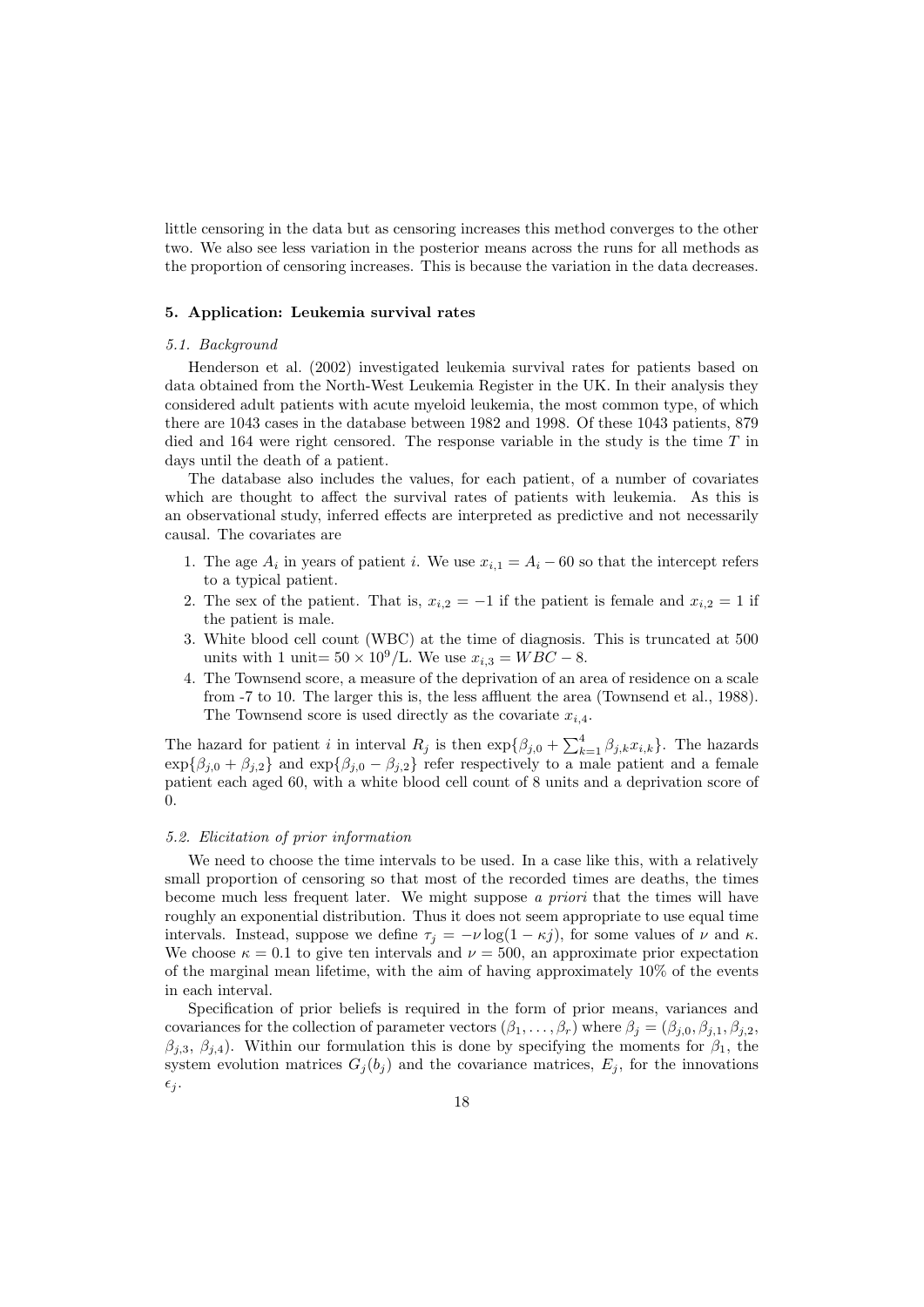|  |  |  | Table 1: Prior moments for each of the effects. |  |  |  |  |  |
|--|--|--|-------------------------------------------------|--|--|--|--|--|
|--|--|--|-------------------------------------------------|--|--|--|--|--|

| Effect            |               | Mean     | Std.Dev. | Variance |
|-------------------|---------------|----------|----------|----------|
| <b>Baseline</b>   | $\beta_{1.0}$ | $-6.000$ | 0.80     | 0.64     |
| Age               | $\beta_{1,1}$ | 0.020    | 0.02     | 0.0004   |
| <b>Sex</b>        | $\beta_{1,2}$ | 0.000    | 0.35     | 0.1225   |
| <b>WBC</b>        | $\beta_{1,3}$ | 0.005    | 0.005    | 0.000025 |
| Deprivation score | $\beta_{1.4}$ | 0.000    | 0.1      | 0.01     |

We can obtain suitable prior moments for  $\beta_{1,0}$  by assuming a constant hazard and considering a plausible range for the mean lifetime for "baseline" patients. A mean of -6 and a standard deviation of 0.8 for  $\beta_{1,0}$  gives a  $\pm 2$  standard deviations range corresponding to a range for the mean lifetime from 81 to 1998 days. In order to specify values for the moments of the coefficients of the covariates we utilise the proportional hazards assumption. If hypothetical individuals  $i$  and  $i'$  have covariate vectors which are equal except that  $x_{i,k} \neq x_{i',k}$  and their hazards are  $h_i(t)$  and  $h_{i'}(t)$  respectively for  $\tau_{i-1} \leq t < \tau_i$ , then their ratio is

$$
r_{i,i'}(t) = \frac{h_i(t)}{h_{i'}(t)} = \exp{\{\beta_{j,k}(x_{i,k} - x_{i',k})\}}.
$$

That is, we can specify values for the hyperparameters by eliciting information about ratios of hazards between individuals. This can be done by considering the situation where both individuals are alive at time  $\tau_{i-1}$  and we are told that one of them dies during the interval. The conditional probability that it is individual  $i$  who dies first is then  $L_{C,i,i'}(t) = h_i(t)/\{h_i(t) + h_{i'}(t)\}$ , the Cox partial likelihood given just these two individuals (Cox, 1972) and  $r_{i,i'}(t) = L_{C,i,i'}(t)/\{1 + L_{C,i,i'}(t)\}$  so quantiles for  $L_{C,i,i'}(t)$ are easily converted to quantiles for  $r_{i,i'}(t)$  and for  $\beta_{i,k}$ .

For example, consider  $\beta_{1,1}$ , the coefficient of the age of the patient. Ages in the investigation range from 14 to 92 and we might expect that increasing age would increase the hazard. We elicit the mean and variance of  $\beta_{1,1}$  by supposing that patient i is 10 years older than patient i'. Then the ratio of hazard functions for the two patients is

$$
\frac{h_i(t)}{h_{i'}(t)} = \exp\{10\beta_{1,1}\},\,
$$

as long as individuals i and i' have identical covariates otherwise. A  $20\%$  decrease in the hazard suggests  $\beta_{1,1} \approx 0.005$  and an 80% increase in the hazard suggests  $\beta_{1,1} \approx 0.06$ . If we assume that these two values give an approximate 95% interval for a normal prior distribution over  $\beta_{1,1}$ , then we obtain

$$
E_0(\beta_{1,1}) = 0.02
$$
,  $Var_0(\beta_{1,1}) = 0.0004$ .

We can perform a similar process for  $\beta_{1,2}, \beta_{1,3}$  and  $\beta_{1,4}$ . Details are omitted. The results of the elicitation process are given in Table 1.

Revie et al. (2010) discuss the problem of assessing prior covariances in Bayes linear structures. In our case, we centred the covariates by subtracting typical values so that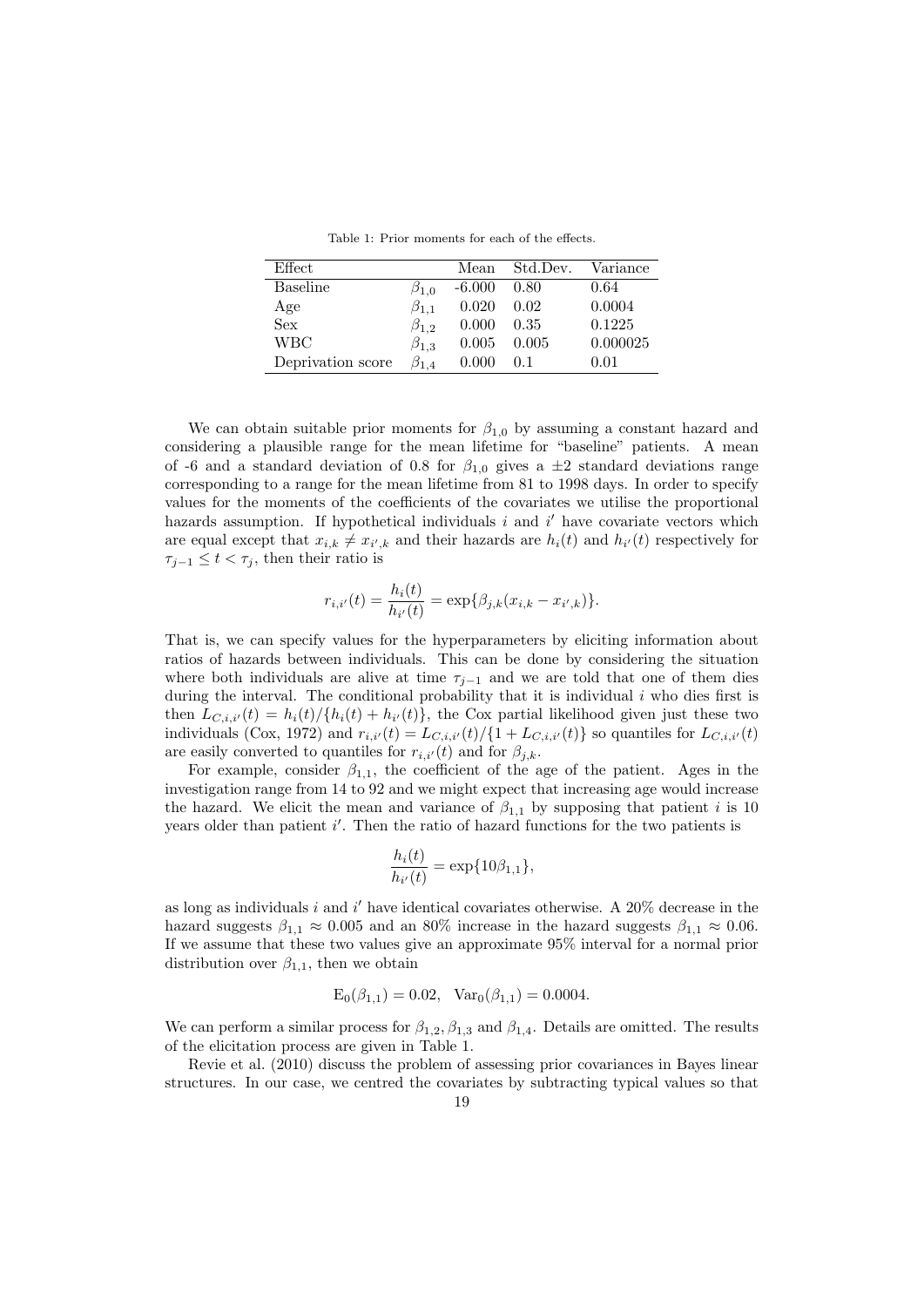the baseline hazard refers to a central, "typical", case. Having done this, it is reasonable to have zero prior covariance between the coefficients of covariates in an interval and the baseline log hazard in that interval. Moreover, we saw no reason to suppose that learning that the coefficient of one covariate was larger than our prior expectation of it would cause us to revise our expectation for the coefficient of another covariate so we set the prior covariances between coefficients within a time interval to zero. It still remains to make specifications of the forms of  $G_j$  and  $E_j$ . With equal-length intervals, a prior in which  $E_j$  decreases with j is likely to be appropriate as we may well expect effect sizes to settle towards steady values as time increases. However, with our lengthening intervals, we propose a stationary prior. We set  $B_j = B$  with  $E(B) = m_0$ ,  $Var(B) = C_0$ ,  $E_j = E$ and  $G_i = \phi I_5$  for all j, where  $\phi$  is a scalar with  $0 < \phi < 1$  and  $I_5$  is the  $(5 \times 5)$  identity matrix. We achieve stationarity by setting  $C_j = C = C_0 + E/(1 - \phi^2)$ . Once we have chosen values for C,  $C_0$  and  $\phi$ , this allows us to determine the value of E.

The choices of  $C_0$ , E and  $\phi$  govern the prior covariances between coefficient values in different intervals and hence the degree of smoothing over time. Let  $\Gamma_k$  be the symmetric covariance matrix between  $\beta_j$  and  $\beta_{j+k}$ . Then  $\Gamma_k = C_0 + \phi^k(C - C_0)$ . In particular, in the special case where  $C_0$  and E are diagonal and  $C_0 = c_0 C$  for some scalar  $c_0 \in [0, 1]$ , then  $\Gamma_k = \phi_k C$  where  $\phi_k = c_0(1 - \phi^2) + \phi^k$ . If we were to learn the value of  $\beta_j$  then our covariance matrix for  $\beta_{j+k}$  would be reduced from C to  $C - \Gamma_k C^{-1} \Gamma_k$  or  $C(1 - \phi_k^2)$ in the special case. By considering such reductions in variance, suitable values may be elicited. Note that it may be preferred to consider, rather than complete learning of the value of  $\beta_i$ , the effect of gaining information which reduces the variance of  $\beta_i$  from C to  $(1 - \delta)C$  for some  $\delta \in [0, 1]$ . Then, using (7), the covariance matrix of  $\beta_{j+k}$  becomes  $C - \delta \Gamma_k C^{-1} \Gamma_k$  or, in the special case,  $C(1 - \delta \phi_k^2)$ . In this example we choose the special case with  $c_0 = 0$  and  $\phi = 0.92$  to give moderately strong correlation between neighbouring intervals, falling to quite weak correlation between the first and last. Specifically, this gives  $\phi_1^2 = 0.846$ ,  $\phi_5^2 = 0.434$  and  $\phi_9^2 = 0.223$ .

#### 5.3. Results

For the reasons given in Section 4.3, we shall use the log-mode method here for all calculations.

Having updated the four parameters of interest using the data we can plot the effects of the covariates over time. The posterior means for the effects of age and sex are shown by circles in Figure 5. The posterior parameter means for interval  $j$  are plotted at  $\tau_j^* = -\nu \log\{1 - \kappa(j - 0.5)\}\$  but would remain constant within that interval. The horizontal scale is proportional to  $1-\exp(-t/\nu)$ . Also plotted are  $\pm 2$  standard deviation intervals.

The effect of age is marked. There is also a strong suggestion of a temporal component to the effect of age. The posterior means for the coefficients of age are positive in all intervals, as are most of those for sex, indicating that increased age and being male both increase the hazard associated with death from acute myeloid leukemia.

The age effect is strongest initially and appears to decrease over time then finally increase again. Only one of the  $\pm 2$  standard deviation intervals includes zero, however, so even in intervals where the effect of age is not as strong, there is still an effect. In contrast, the effect associated with sex appears to increase over time. The effect of this covariate is less clear, however, as all but two of the  $\pm 2$  standard deviation intervals contain zero.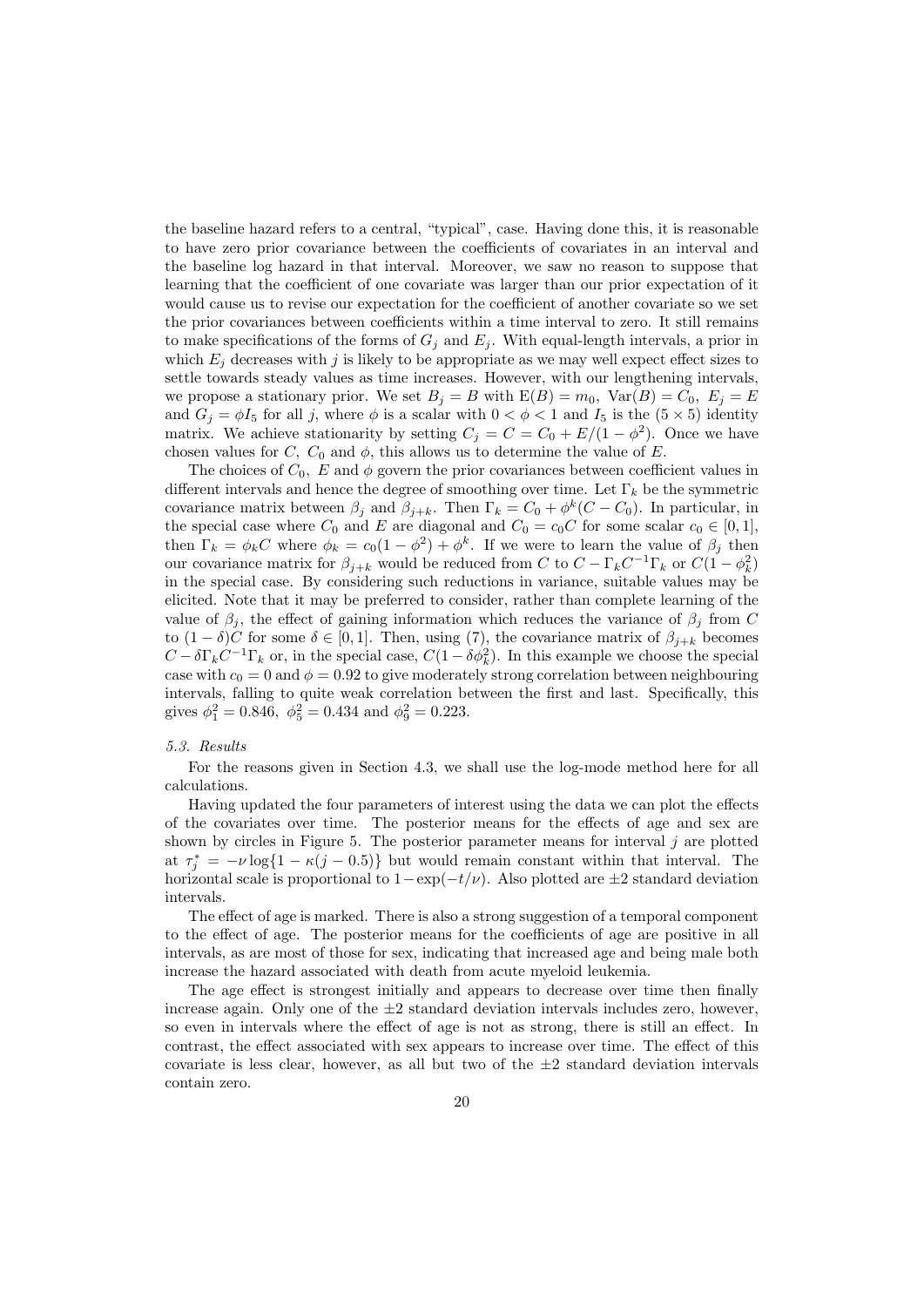| j              | $\tau_i$ | $\beta_{j,1}\times 10^2$ | $\beta_{j,2} \times 10$ | $\beta_{i,3} \times 10^3$ | $\beta_{j,4} \times 10^2$ |
|----------------|----------|--------------------------|-------------------------|---------------------------|---------------------------|
|                | 52.6     | 3.647(0.401)             | $-0.047(0.554)$         | 6.453(0.584)              | 3.492(1.557)              |
| $\mathfrak{D}$ | 111.6    | 3.743(0.454)             | 0.694(0.678)            | 3.541(0.975)              | 5.472(1.891)              |
| 3              | 178.3    | 2.689(0.468)             | 0.370(0.833)            | 3.040(1.136)              | 2.172(2.493)              |
| 4              | 255.4    | 2.424(0.480)             | 1.170(0.861)            | 4.086(1.104)              | 3.940(2.339)              |
| 5              | 346.6    | 2.126(0.505)             | 0.749(0.896)            | 3.272(1.421)              | 2.300(2.505)              |
| 6              | 458.1    | 1.107(0.480)             | 0.545(0.877)            | 1.803(1.598)              | 2.080(2.431)              |
| 7              | 602.0    | 1.230(0.557)             | $-0.103(0.923)$         | 3.783(1.468)              | 1.729(2.480)              |
| 8              | 804.7    | 0.719(0.585)             | 1.555(0.998)            | 2.090(1.580)              | $-3.246(2.921)$           |
| 9              | 1151.3   | 1.821(0.674)             | 2.748(1.113)            | $-4.029(2.099)$           | $-8.808(3.388)$           |
| 10             | $\infty$ | 4.640(0.711)             | 4.428(1.200)            | $-7.147(2.426)$           | $-10.519(3.685)$          |

Table 2: Posterior means and standard deviations for each of the parameters in each interval.

The posterior means for the effects of all covariates in all intervals are given in Table 2. Posterior standard deviations are given in brackets.

We see that the covariates, on the whole, do indeed appear to have an effect on the survival times of patients with leukemia. Age has the most pronounced overall effect, with all of the posterior means of the coefficients being positive. Deprivation score and white blood cell count have positive posterior means for all but the later time periods, indicating that they too could be associated with the hazard.

The negative posterior means in the later intervals could be an indication that the effects of these covariates decrease over time. This could be related to the phenomenon of dynamic selection of the population. For example, if, in the later intervals, few older patients are still observed then this could be the reason for a smaller effect of age at later time-points. In our case the mean age of patients in each interval are (60.7, 57.1, 54.5, 53.5, 52.2, 51.1, 50.6, 49.0, 48.5, 48.3) and so dynamic selection may explain the smaller effects in later intervals.

# 5.4. Comparison with full Bayesian analysis

We can compare the results of our Bayes linear Bayes analysis with a full Bayesian approach. The full Bayesian model we use for the comparison has piecewise constant hazards over the same intervals as the Bayes linear Bayes model. The prior first and second moments of the coefficients are the same as for the Bayes linear Bayes model but now we give the parameters a multivariate normal prior distribution. We computed the posterior distribution using a Gibbs sampler with two parallel chains. The first 2000 iterations were discarded and, after this, convergence appeared satisfactory although mixing was not particularly good. The posterior distribution was calculated using a further 10000 iterations. This took approximately twenty minutes to run on a desktop computer in comparison with about two seconds for the Bayes linear Bayes model. The posterior means and 95% symmetric posterior intervals for  $\beta_{j,1}$  and  $\beta_{j,2}$  are given in Figure 5 alongside the means and  $\pm 2$  standard deviations intervals previously given for the Bayes linear Bayes method.

We see that, in most cases, the results using the two methods are similar, but not always. In particular, in the last time period, the posterior means using the full Bayes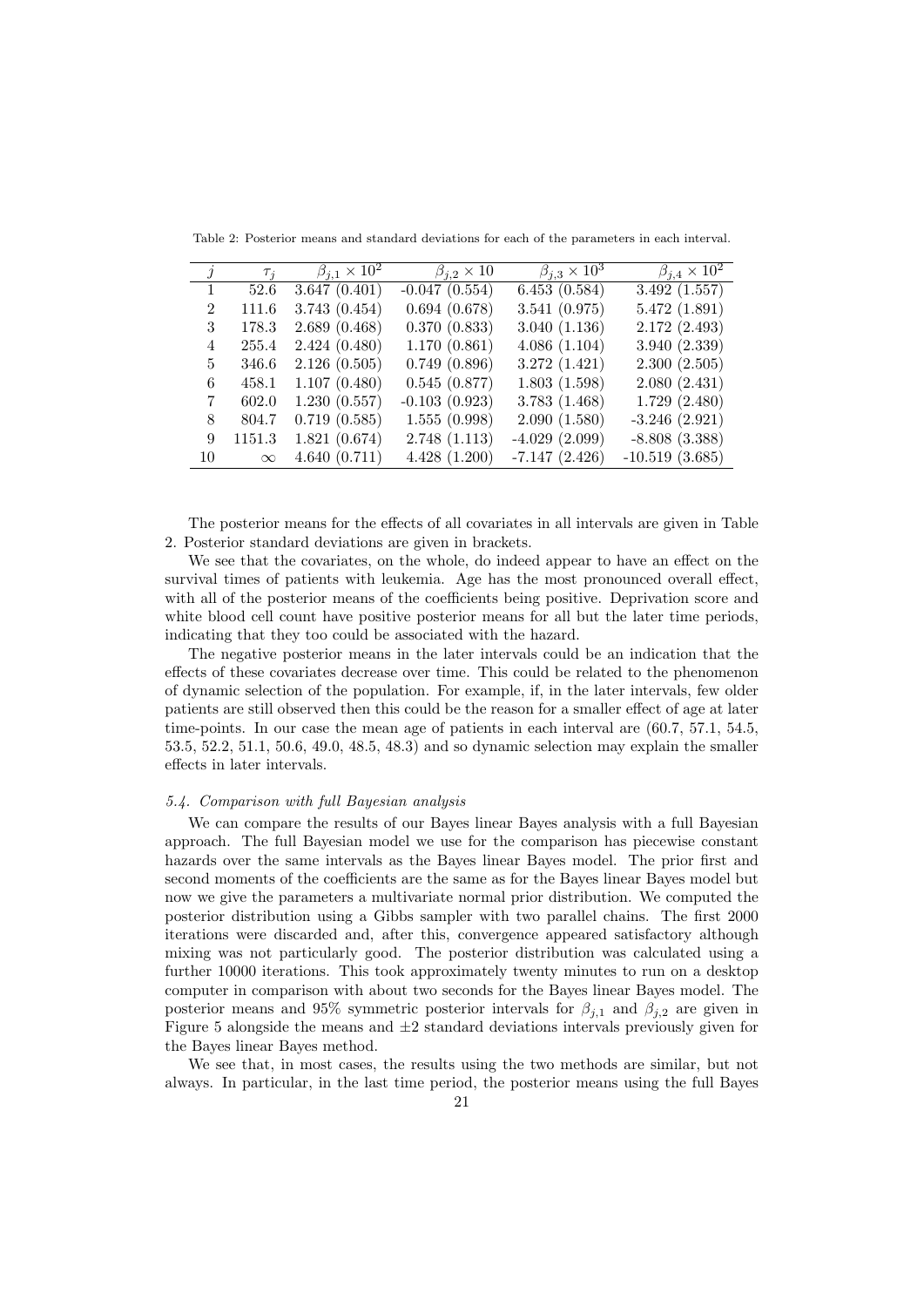

Figure 5: The effects of age and sex on the hazard functions of patients with leukemia. The posterior means for the Bayes linear Bayes method are given by circles and those for the full Bayesian method with triangles. Both are plotted with posterior intervals.

method are noticeably less than those obtained using the Bayes linear Bayes analysis. Considering Figure 2, we can conclude that the largest discrepancies between the full-Bayes and Bayes linear Bayes results are likely to occur when  $\alpha$  is small and the patient dies in the interval in question. In fact, in our example,  $\alpha$  is always small. In the case of the log mode method, we have  $\alpha_{i,j} = q_{i,j}^{-1}$  where  $q_{i,j}$  is the variance of  $\eta_{i,j}$ . From Table 1 we can see that even a baseline patient would have  $q_{i,j} = 0.64 + 0.1225 = 0.7625$  giving  $\alpha_{i,j} = 1.31$ . Other patients will have larger values of  $q_{i,j}$  and therefore smaller  $\alpha_{i,j}$ . A prior variance of 0.8 for a log hazard is really quite large since a  $\pm 2$  standard deviation interval for  $\eta_{i,j}$  would correspond to an interval for the hazard  $\lambda_{i,j}$  with a ratio of 35.8 between the upper and lower limits. Thus, where possible, the use of less diffuse and realistically informative priors is likely to lead to results which are closer to those of the corresponding full Bayes analysis.

Table 3 shows the differences between the full Bayes posterior means and the Bayes linear Bayes posterior means, standardised by dividing by the full Bayes posterior standard deviation. Positive differences imply that the Bayesian method gives larger values for the posterior mean. For comparison, the differences between the full Bayes posterior means and the prior means divided by the prior standard deviations are shown in brackets.

The differences in the case of  $\beta_{i,1}$  and  $\beta_{i,2}$  can be seen here. There are also relatively large discrepancies in the case of  $\beta_{i,3}$ , the coefficient of white blood cell count, and in the log baseline hazard  $\beta_{i,0}$  (not shown here), although the general patterns of the results given by the two methods are the same.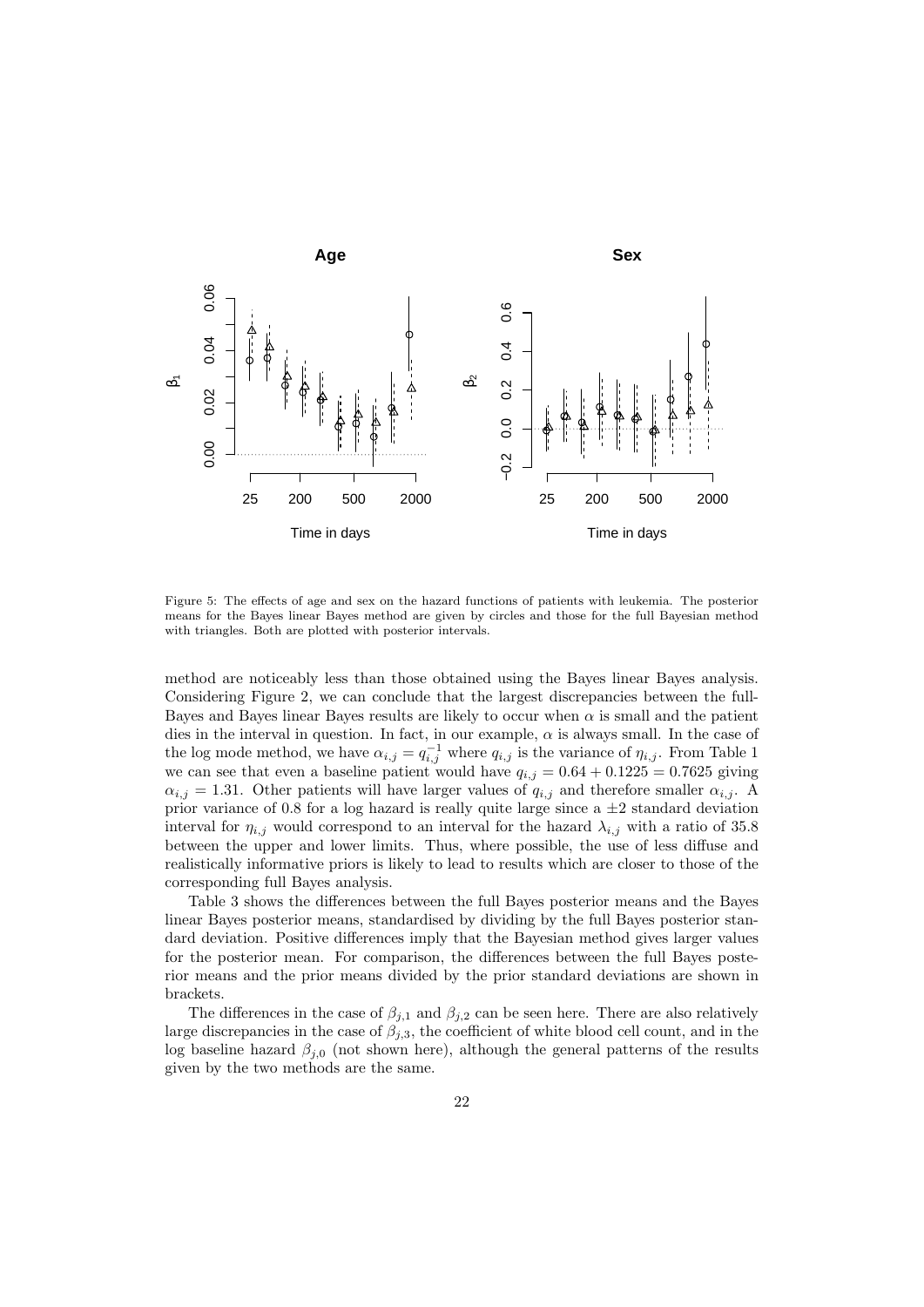| Interval $j$   | $\beta_{j,1}$ |           | $\beta_{j,2}$ |           | $\beta_{j,3}$ |           | $\beta_{j,4}$ |           |
|----------------|---------------|-----------|---------------|-----------|---------------|-----------|---------------|-----------|
|                | 2.63          | (1.38)    | 0.19          | (0.02)    | $-3.72$       | $(-0.14)$ | 1.52          | (0.58)    |
| $\overline{2}$ | 0.84          | (1.06)    | $-0.11$       | (0.18)    | $-1.60$       | $(-0.58)$ | 0.19          | (0.58)    |
| 3              | 0.61          | (0.50)    | $-0.33$       | (0.03)    | $-0.68$       | $(-0.54)$ | $-0.04$       | (0.21)    |
| 4              | 0.36          | (0.30)    | $-0.32$       | (0.25)    | $-0.57$       | $(-0.32)$ | $-0.55$       | (0.27)    |
| 5              | 0.16          | (0.10)    | $-0.12$       | (0.18)    | $-0.41$       | $(-0.46)$ | $-0.51$       | (0.11)    |
| 6              | 0.35          | $(-0.36)$ | 0.05          | (0.17)    | $-0.22$       | $(-0.70)$ | $-0.35$       | (0.12)    |
| 7              | 0.57          | $(-0.23)$ | 0.02          | $(-0.02)$ | $-0.58$       | $(-0.42)$ | $-0.16$       | (0.13)    |
| 8              | 0.92          | $(-0.39)$ | $-0.88$       | (0.19)    | 0.06          | $(-0.56)$ | 0.79          | $(-0.10)$ |
| 9              | $-0.32$       | $(-0.19)$ | $-1.65$       | (0.26)    | 2.00          | $(-0.96)$ | 1.76          | $(-0.32)$ |
| 10             | $-3.45$       | (0.27)    | $-2.78$       | (0.35)    | 2.69          | $(-1.20)$ | 1.78          | $-0.47)$  |

Table 3: Standardised differences between the posterior means, full Bayes minus Bayes linear Bayes, for each of the parameters in each interval. Standardised differences between the full Bayes posterior means and prior means are shown in brackets.

This was a severe test of the Bayes linear kinematic approach since each observation on an individual in an interval typically contributed little information and thus had relatively little effect on the gamma prior distribution for the corresponding hazard. These gamma prior distributions had small shape parameters  $\alpha$  and Figure 2 shows that this leads to the greatest difference from the full Bayes analysis. An observed death would increase  $\alpha$  by 1 while a censoring or the observation that the individual survived the interval would not increase  $\alpha$  at all. In the Bayes linear kinematic approach, each of these  $\alpha$  values corresponding to observations would only be changed, if at all, by its own observation and subsequent observations also act on prior gamma distributions with small  $\alpha.$ 

#### 6. Simulation

As a further examination of the behaviour of the Bayes linear Bayes method, we carried out some simulation experiments. We generated simulated data sets and then, in each case, computed posterior means of the parameters using the model and prior specification as used in the leukaemia example. To generate the data sets we used the same number of patients and the same covariate values as in the leukaemia example but we randomly generated survival times and censoring. First we generated a random survival time t for each patient. Then a censoring time  $t_{\text{cens}}$  for the patient was drawn from an exponential distribution with rate 0.0001. If  $t > t_{\text{cens}}$  then that patient was labelled as censored at time  $t_{\rm{cens}}$ .

Figure 6 shows an example of the results. This is based on 2000 simulated data sets. The survival times were drawn from a Weibull distribution with shape parameter 0.8. Thus the baseline hazard decreases over time. The other parameters were set at  $\beta_0 = -5.5, \ \beta_1 = 0.025, \ \beta_2 = 0.1, \ \beta_3 = 0.004, \ \beta_4 = 0.04.$  Note that these coefficients did not change over time but the baseline hazard did because of the Weibull shape parameter. Thus, in terms of the piecewise constant hazard model,  $\beta_0$  changes over time and the other coefficients do not. Figure 6 shows results for  $\beta_0$  and  $\beta_1$ . For each time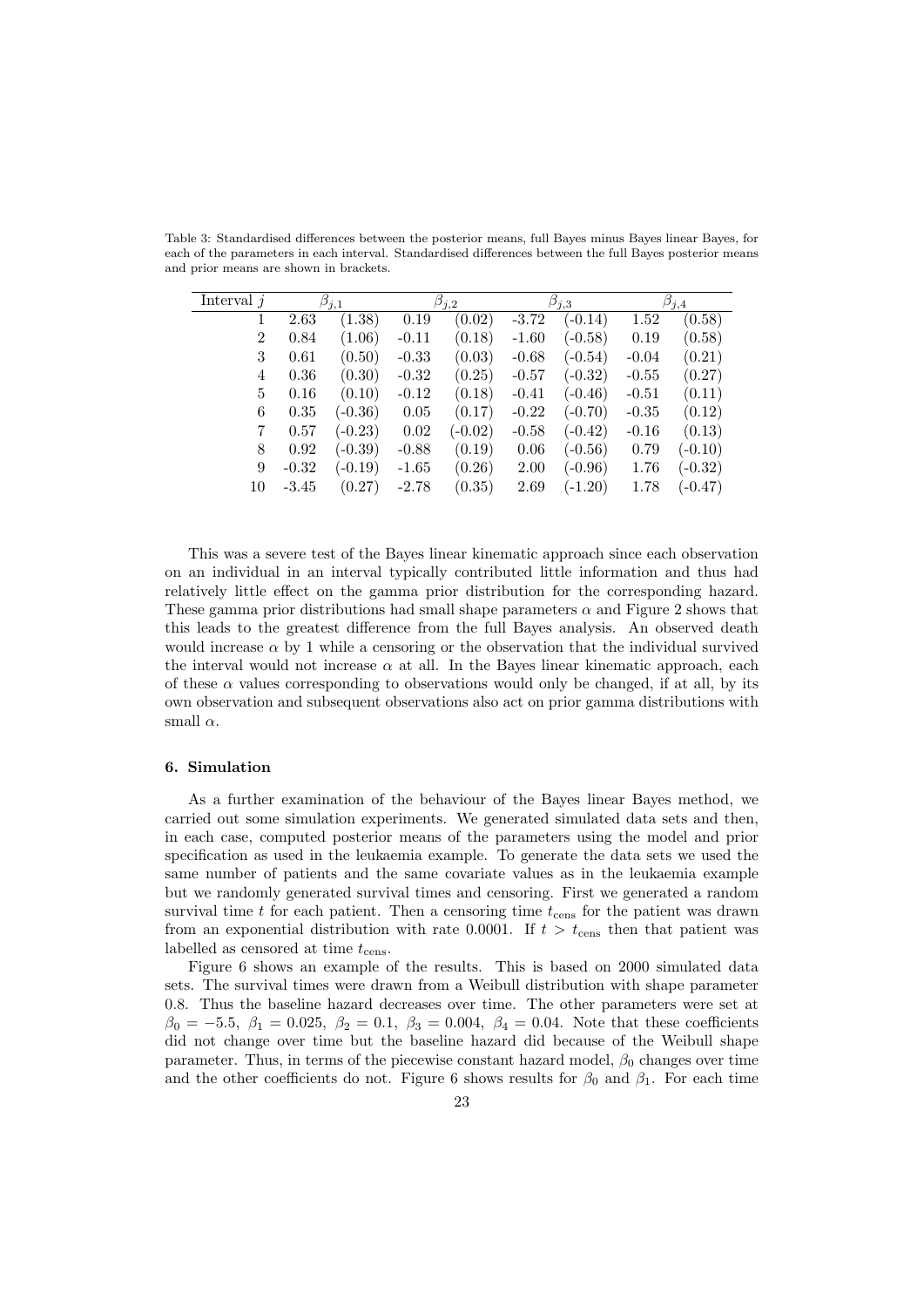

Figure 6: Simulation results where the true distribution is Weibull. Empirical means and 95% intervals of Bayes linear kinematic posterior means for 2000 simulated samples. True values are shown by the solid line and prior means by the dashed line.

interval, the 2000 posterior means are summarised by their empirical mean and empirical 95% interval. The true parameter value is shown by a solid line and the prior mean is shown by a dashed line. It can be seen that, in every case, the true value is inside the 95% interval. Of particular interest is the way that the posterior means of the baseline hazard successfully track the true value even though the Bayes linear Bayes model used for inference contains no information about the form which this would take.

# 7. Discussion and Conclusions

In this paper we have investigated the application of a Bayes linear Bayes model and Bayes linear kinematics to survival analysis using a piecewise constant hazards model with a temporally dependent prior. The approach taken involved fully Bayesian conjugate updates for individual hazards within an interval. These changes in belief were propagated through to hazards for other individuals and intervals using Bayes linear kinematics.

The approach is similar to that of Gamerman (1991). However, by using Bayes linear kinematics as opposed to standard Bayes linear updating, we are able to produce a solution which is commutative unlike the analysis of Gamerman (1991). Unlike other published work on Bayes linear Bayes methods, we used a nonlinear link function between the parameters of the observational distributions, in this case the hazards, and the quantities in the Bayes linear structure.

We applied our approach to an example involving patients with acute myeloid leukemia in the North-West of England. There were 1043 patients in the analysis and, due to the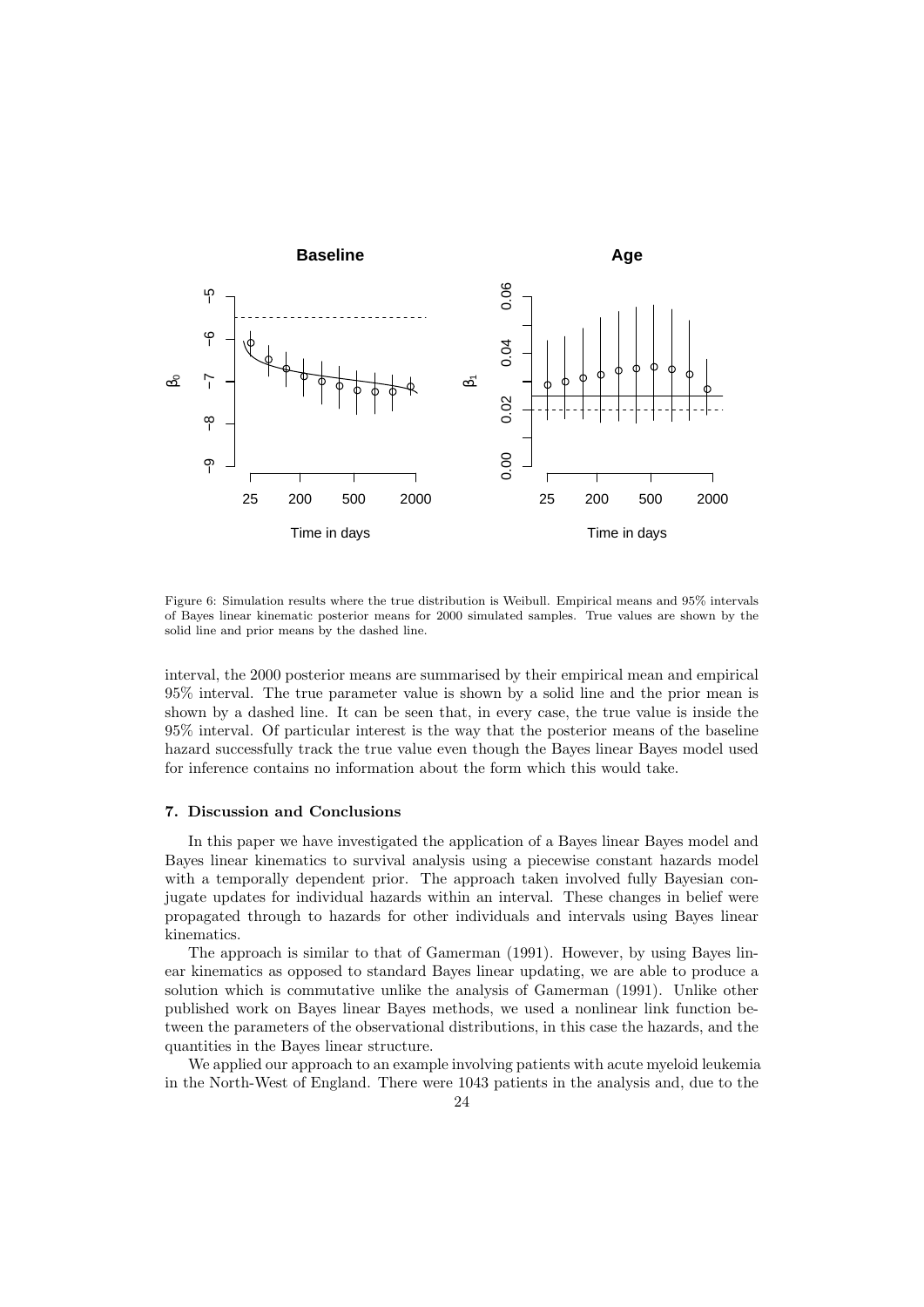analytic nature of all of the updating, posterior means and variances were calculated efficiently. No intensive numerical methods were necessary even though our method allows covariate effects to change over time in a flexible way. We compared the results from our Bayes linear Bayes approach to those from a typical full Bayesian approach. Posteriors in this case were found using Markov chain Monte Carlo methods. The Bayes linear Bayes approach produced solutions far more quickly. Further research on producing Bayes linear Bayes analyses which more closely match the corresponding full Bayes results is planned.

We have examined a Bayes linear kinematic approach to survival analysis for a piecewise constant hazards model. This does, of course, require a choice of a set of change points. A possible future direction would be to apply our method without arbitrary change-points, in an analysis analogous to a semi-parametric Cox proportional hazards regression. This would be comparable to the reversible jump MCMC work of Kim et al. (2007). Frailties (eg. Henderson and Oman, 1999) can produce an apparent decrease over time in covariate effects but the piecewise constant hazards model is more flexible in the form of changes over time. If required, frailties can be introduced in a straightforward way in our approach by adding a random patient effect  $Z_i$  in  $\eta_{i,j}$ .

#### Acknowledgement

Our thanks go to Professor Rob Henderson for kindly giving us access to the data for the application. We are grateful to referees for helpful comments on earlier drafts of this paper.

# References

- D. R. Cox. Regression models and life tables. Journal of the Royal Statistical Society. Series B, 34: 187–220, 1972.
- M. Farrow. Building of subjective covariance structures for large complicated systems. The Statistician, 52:553–573, 2003.
- D. Gamerman. Dynamic Bayesian models for survival data. Applied Statistics, 40:63–79, 1991.
- M. Goldstein. Subjective bayesian analysis: Principles and practice. Bayesian Analysis, 1:403–420, 2006. M. Goldstein and S. Shaw. Bayes linear kinematics and Bayes linear Bayes graphical models. Biometrika, 91:425–446, 2004.
- M. Goldstein and D. Wooff. Bayes Linear Statistics. Wiley, 2007.
- J. P. Gosling, A. Hart, H. Owen, M. Davies, J. Li, and C. MacKay. A Bayes linear approach to weightof-evidence risk assessment for skin allergy. Bayesian Analysis, 8:169–186, 2013.
- R. Henderson and P. Oman. Effect of frailty on marginal regression estimates in survival analysis. Journal of the Royal Statistical Society. Series B, 61:367–379, 1999.
- R. Henderson, S. Shimakura, and D. Gorst. Modeling spatial variation in leukemia survival data. Journal of the American Statistical Association, 97:965–972, 2002.
- J. G. Ibrahim, M. H. Chen, and D. Sinha. Bayesian Survival Analysis. Springer, 2001.
- R. C. Jeffrey. The logic of decisions. McGraw-Hill, 1965.
- M. Jones, M. Goldstein, P. Jonathan, and D. Randell. Bayes linear analysis for Bayesian optimal experimental design. Journal of Statistical Planning and Inference, 171:115–129, 2016.
- J. D. Kalbfleisch. Nonparametric Bayesian analysis of survival time data. Journal of the Royal Statistical Society. Series B, 40:214–221, 1978.
- S. Kim, M. H. Chen, K. Dey, and D. Gamerman. Bayesian dynamic models for survival data with a cure fraction. Lifetime Data Analysis, 13:17–35, 2007.
- J. P. Klein and M. L. Moeschberger. Survival Techniques for Censored and Truncated Data. Springer, 1997.
- D. Lindley. Understanding Uncertainty. Wiley, 2006.
- T. Martinussen and T. H. Scheike. Dynamic Regression Models for Survival Data. Springer, 2006.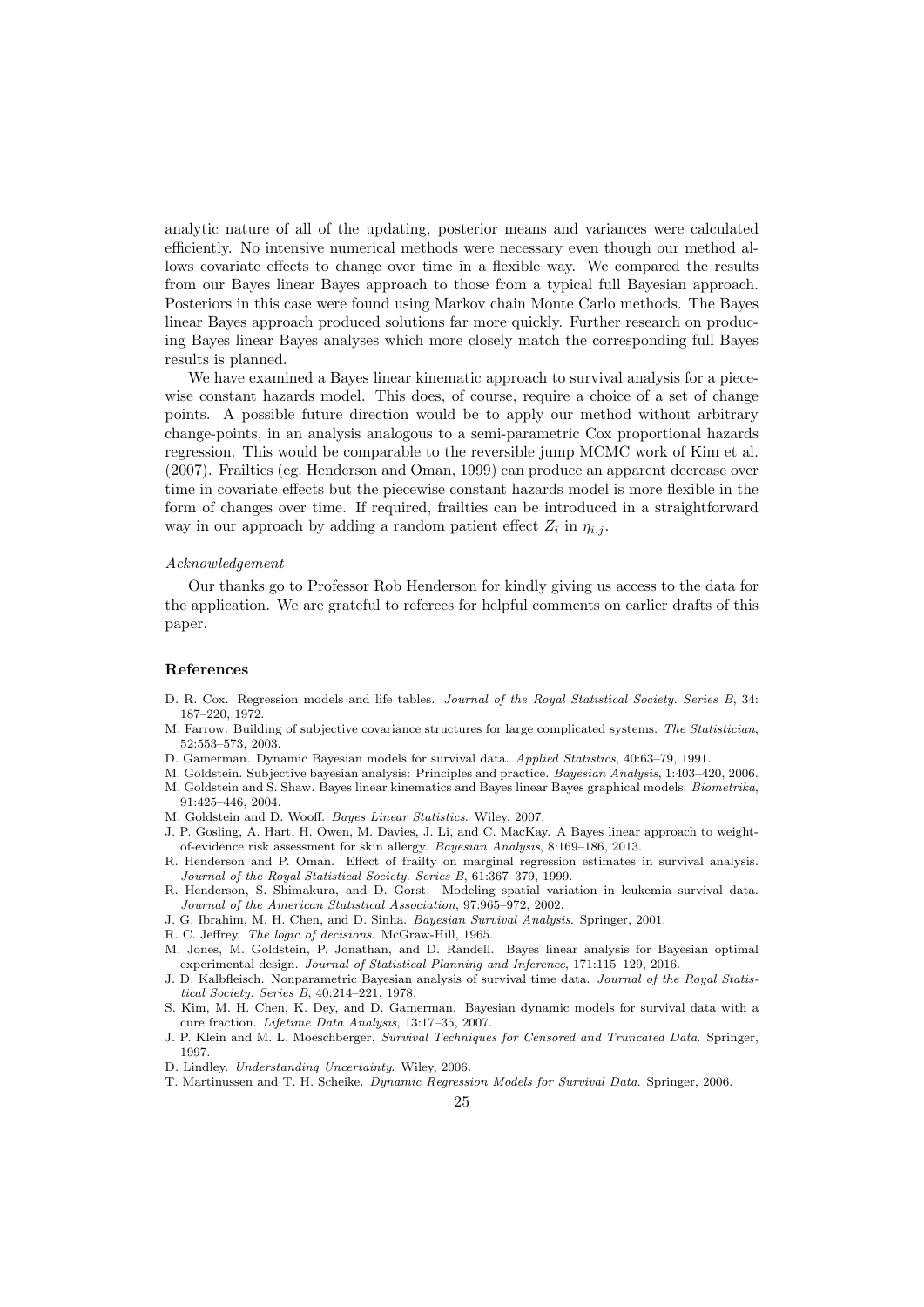- I. W. McKeague and M. Tighiouart. Bayesian estimators for conditional hazard functions. Biometrics, 56:1007–1015, 2000.
- P. Müller. Optimal sample size for multiple testing: the case of gene expression microarrays. Journal of the American Statistical Association, 99:990–1001, 2004.
- M. Revie, T. Bedford, and L. Walls. Evaluation of elicitation methods to quantify Bayes linear models. Journal of Risk and Reliability, 224:322–332, 2010.
- D.J. Sargent. A flexible approach to time-varying coefficients in the Cox regression setting. Lifetime Data Analysis, 3:13–25, 1997.
- D. Sinha and D.K. Dey. Semiparametric Bayesian analysis of survival data. Journal of the American Statistical Association, 92:1195–1212, 1997.
- D. Sinha, M-H. Chen, and S.K. Ghosh. Bayesian analysis and model selection for interval-censored survival data. Biometrics, 55:585–590, 1999.
- P. Townsend, P. Phillimore, and A. Beattie. Health and Deprivation: Inequality and the North. Croom Helm, 1988.
- M. West, P. J. Harrison, and H. S. Migon. Dynamic generalized linear models and Bayesian forecasting. Journal of the American Statistical Association, 80:73–83, 1985.
- K. J. Wilson and M. Farrow. Bayes linear kinematics in the analysis of failure rates and failure time distributions. Journal of Risk and Reliability, 224:309–321, 2010.

# Appendix

Suppose we observe the values of unknowns within a Bayes linear structure. Suppose that, as above, we have  $\mathcal{X} = \bigcup_{j=1}^J \mathcal{X}_j$ . Let  $\text{Var}_0(X_j) = W_j$ . In addition, we have other vector random quantities  $Y_1, \ldots, Y_J$  such that the dimension of  $Y_j$  is  $n_j$  and the elements of  $Y_j$  are conditionally uncorrelated with those of  $\mathcal{X} \setminus \mathcal{X}_j$  given  $X_j$ . Moreover we can represent the relationship between  $Y_j$  and  $X_j$  by writing

$$
Y_j = m_{Y,j} + M_j(X_j - m_{X,j}) + U_j
$$

where  $m_{X,j}$  and  $m_{Y,j}$  are specified prior mean vectors for  $X_j$  and  $Y_j$ ,  $M_j$  is a specified matrix and  $U_j$  is a zero-mean random vector with  $Var(U_j) = V_j$ . Hence  $E_0(Y_j) =$  $m_{y,j}$ ,  $Var_0(Y_j) = V_j + M_j W_j M'_j$  and  $Cov_0(Y_j, X_j) = M_j W_j$ .

Let the dimension of X be  $n_X$ , let  $n_Y = \sum_{j=1}^J n_j$  and let M be a  $n_Y \times n_X$  matrix consisting of zeroes except that, in rows  $1 + \sum_{j=1}^{k-1} n_j$  to  $\sum_{j=1}^{k} n_j$  we have the elements of the rows of  $M_j$  placed in the columns corresponding to the elements of  $\mathcal{X}_j$ . Let  $Y = (Y'_1, \ldots, Y'_J)'$ ,  $m_Y = (m'_{Y,1}, \ldots, m'_{Y,J})'$ ,  $m_X = E_0(X)$ ,  $U = (U'_1, \ldots, U'_J)'$ and let  $Var_0(U) = V_U$ , which is block-diagonal, and  $Var_0(X) = V_X$ . Then  $Var_0(Y)$  $MV_XM' + V_U$  and  $Cov_0(X, Y) = V_XM'$  so, given an observation y of the whole of Y, our adjusted expectation and variance are

$$
E(X | Y) = m_X + V_X M'(M V_X M' + V_U)^{-1} (y - m_Y),
$$
  
 
$$
Var(X | Y) = V_X - V_X M'(M V_X M' + V_U)^{-1} M V_X.
$$

It is easily verified that the precision is

$$
P(X | Y) = Var^{-1}(X | Y) = P_X + M'P_UM
$$

where  $P_X = V_X^{-1}$  and  $P_U = V_U^{-1}$  (where the necessary inverses exist). Furthermore, because of the block-diagonal structure of  $V_U$  and  $P_U$ ,

$$
P(X | Y) = P_X + \sum_{j=1}^{J} \tilde{M}'_j P_j \tilde{M}_j,
$$
\n(12)